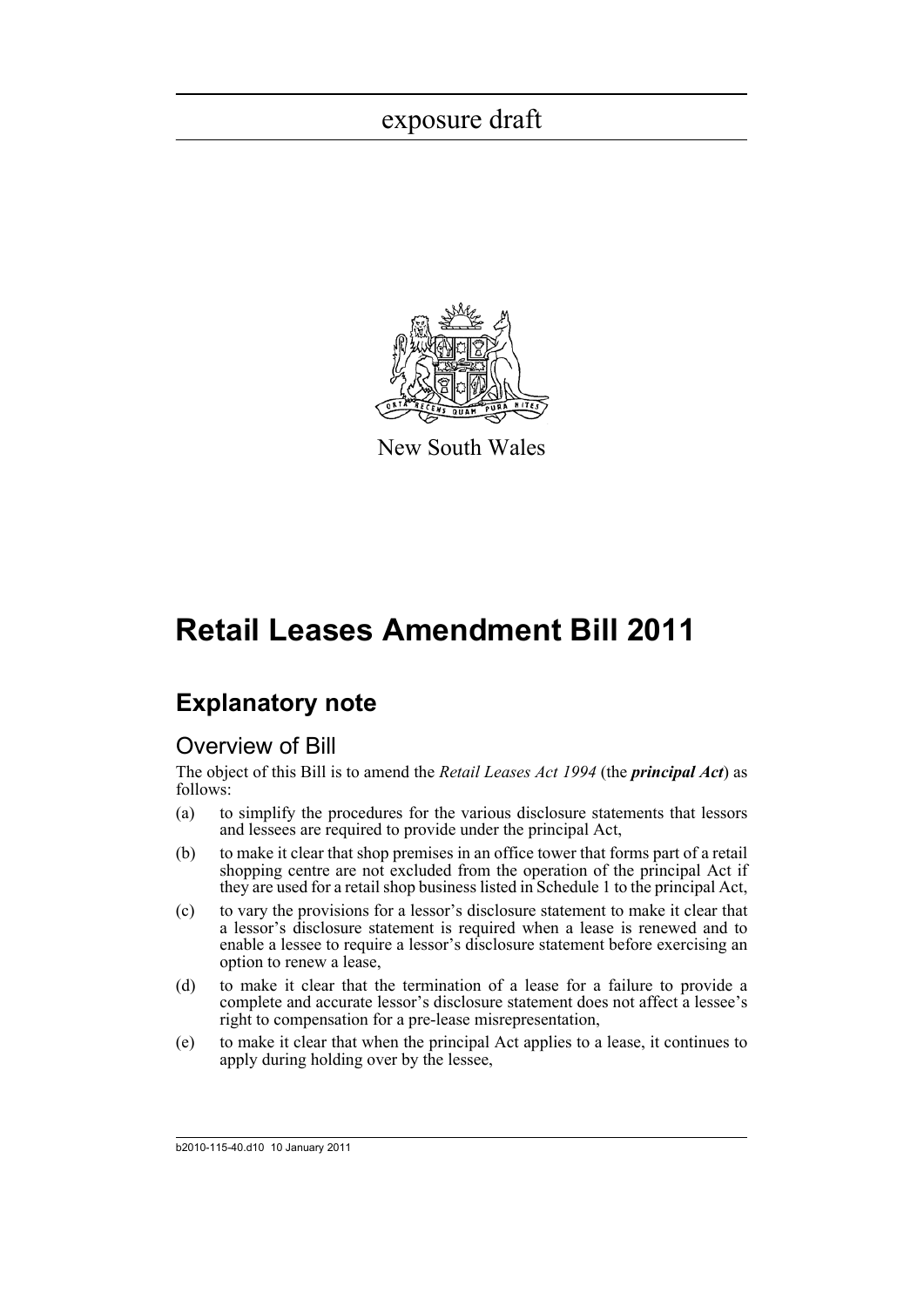Retail Leases Amendment Bill 2011

Explanatory note

- (f) to add the cost of outgoings to the list of costs that a lessee is not required to contribute to unless the liability is disclosed in the lessor's disclosure statement,
- (g) to provide that if the lessor and lessee cannot agree on the maximum cost of, or a formula for calculating the cost of, fit-out works before the lease is entered into, the maximum cost is to be determined by an independent quantity surveyor,
- (h) to require all retail shop leases that are for a term of 3 years or more to be registered under the *Real Property Act 1900* and to include a summary statement for the lease,
- (i) to make it clear that the decision to enter into a retail shop lease for a term of less than the minimum 5 years is at the discretion of the lessee,
- (j) to provide for the publication of guidelines for the assistance of the parties to a retail shop lease in connection with arrangements for providing a bank guarantee as security for the performance of the lessee's obligations under the lease,
- (k) to make it clear that a prohibition against a lease containing a provision that prevents or limits a rent decrease when rent is adjusted extends to a rent adjustment that occurs on the exercise of an option to renew,
- (l) to prohibit the recovery from a lessee of any outgoings attributable to land tax,
- (m) to allow a specialist retail valuer to require a lessor to provide an updated lessor's disclosure statement for the purposes of a valuation of current market rent,
- (n) to increase from 2 months to 6 months the period of notice required to be given to a lessee of an alteration or refurbishment that is likely to adversely affect the business of the lessee,
- (o) to require a lessor, if practicable, to offer alternative accommodation of reasonably comparable commercial value when relocating a lessee, and to enable a lessee to recover the lessee's depreciated fit-out costs if the alternative accommodation offered is not of reasonably comparable commercial value and the lessee terminates the lease,
- (p) to provide that a lessee cannot be required under the lease to make any repairs or improvements after notice of termination on the ground of proposed demolition is given to the lessee (other than repairs for the purposes of ensuring the safety or security of a building),
- (q) to require a provision of a lease for refurbishment or refitting by the lessee to specify when it is required and to sufficiently specify what is required to allow the lessee to make a reasonably accurate assessment of cost,
- (r) to make it clear that it is the responsibility of the lessee to provide sufficient information to the lessor to enable the lessor to be reasonably satisfied as to whether any circumstances exist that entitle the lessor to withhold consent to the assignment of a retail shop lease,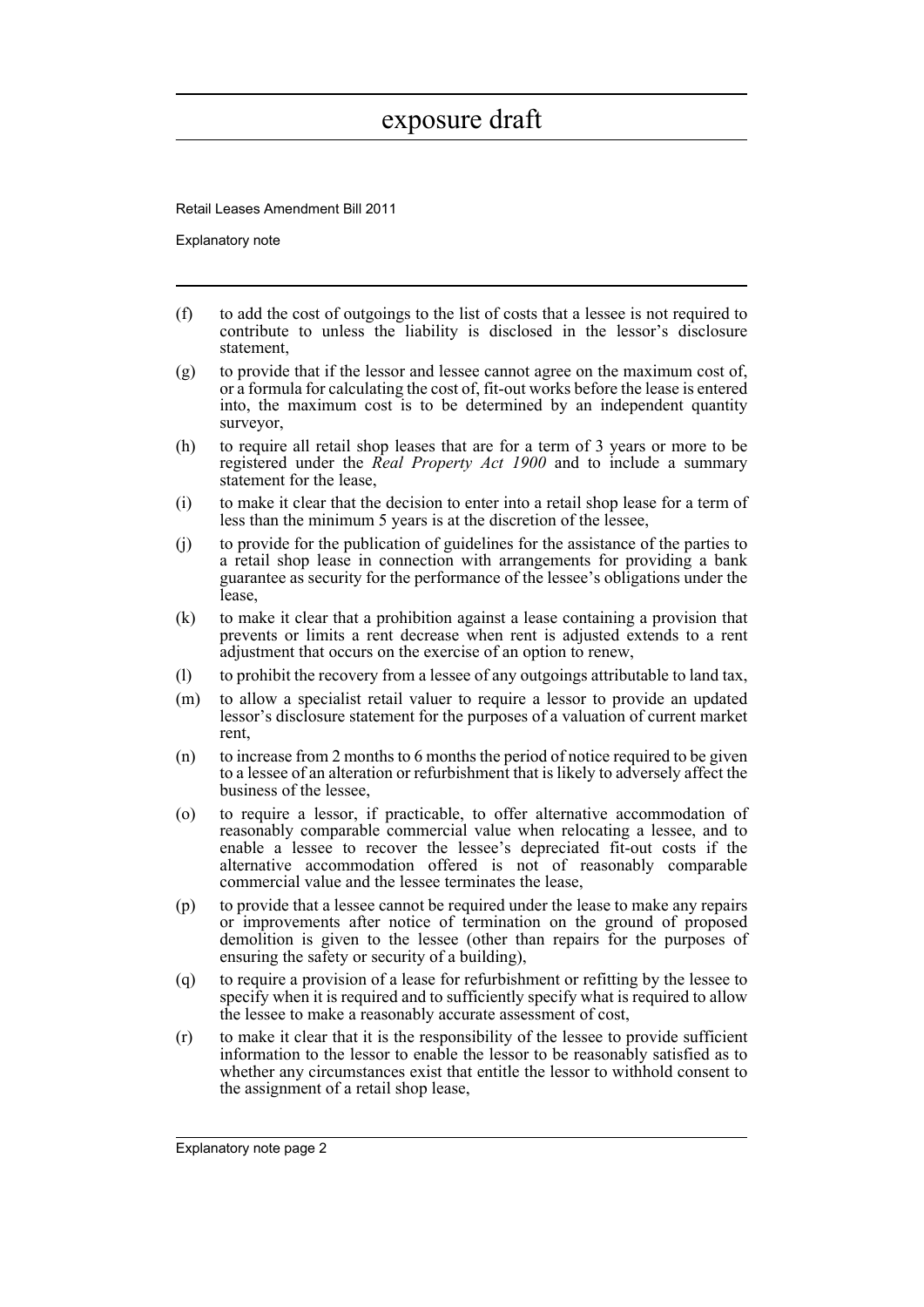Retail Leases Amendment Bill 2011

Explanatory note

- (s) to simplify the drafting of the procedure to be followed by a lessee to obtain the consent of the lessor to an assignment of lease,
- (t) to entitle a lessee after the end of a retail shop lease to a refund of unexpended contributions made by the lessee towards advertising and promotion of a retail shopping centre,
- (u) to increase the monetary limit on the jurisdiction of the Administrative Decisions Tribunal (the  $\angle ADT$ ) for claims arising under the principal Act from \$400,000 to \$750,000,
- (v) to change the current requirement that the ADT must be assisted by members with lessor and lessee experience when hearing a retail lease matter, so that the requirement will only apply in any case that the Tribunal considers it appropriate,
- (w) to clarify the operation of provisions that impose a time limit on when certain claims can be made under the principal Act,
- (x) to provide that the Registrar of Retail Tenancy Disputes may receive and investigate complaints about the conduct of a party to a retail shop lease,
- (y) to provide that a court is to have regard to an industry code of practice prescribed by the regulations for the purposes of establishing accepted practices and interpretations within the industry concerning the leasing of retail shops,
- (z) to provide for the issue of penalty notices for offences under the principal Act or the regulations,
- (aa) to provide a statement of the objects of the principal Act,
- (ab) to require a further review of the principal Act in another 7 years,
- (ac) to enact consequential savings and transitional provisions and to make miscellaneous minor amendments.

### Outline of provisions

**Clause 1** sets out the name (also called the short title) of the proposed Act.

**Clause 2** provides for the commencement of the proposed Act on a day or days to be appointed by proclamation.

#### **Schedule 1 Amendment of Retail Leases Act 1994 No 46**

#### **Disclosure statements**

**Schedule 1 [11]** amends the provisions dealing with the obligation of a lessor to provide a lessee with a lessor's disclosure statement: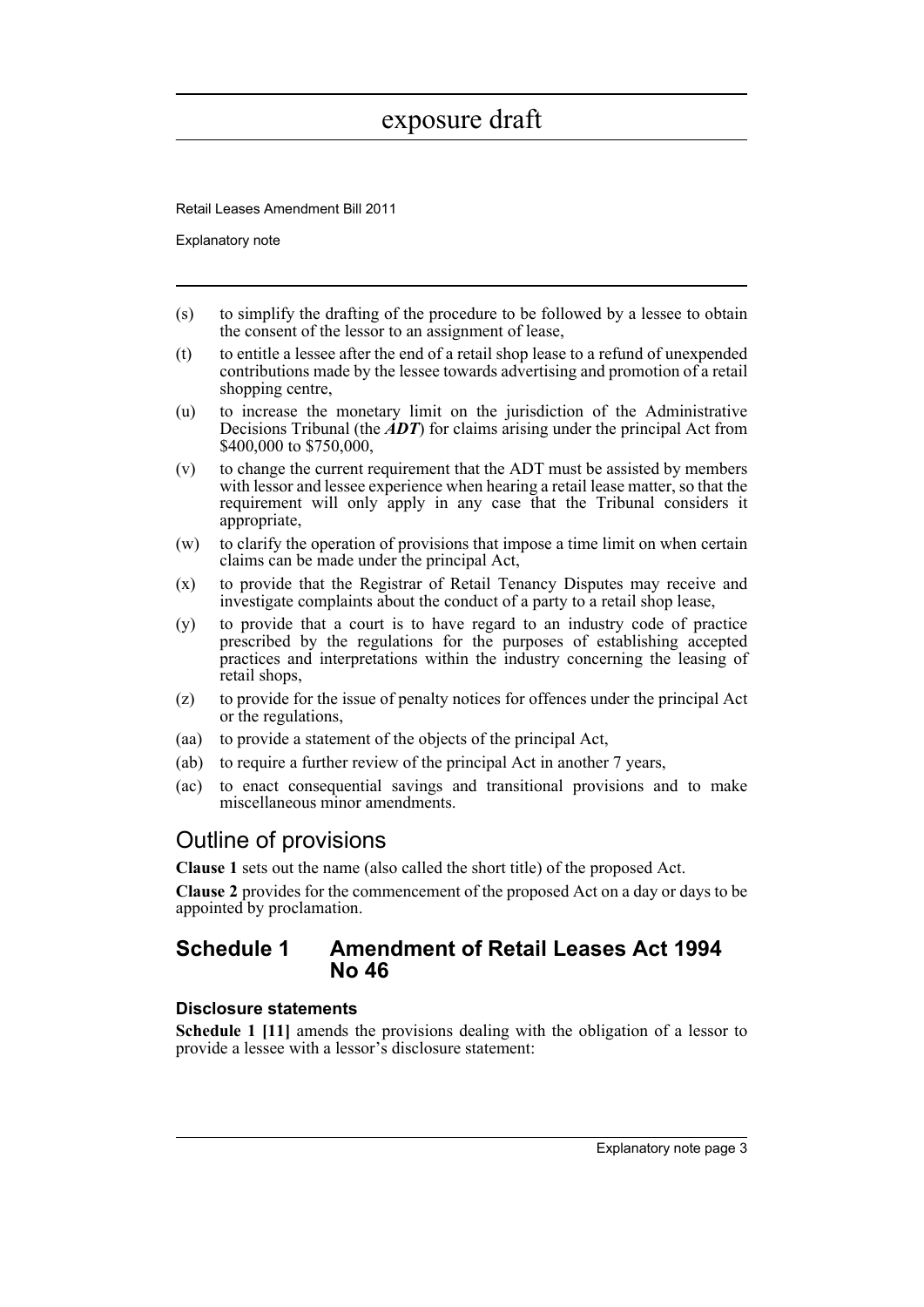Retail Leases Amendment Bill 2011

Explanatory note

- (a) to make it clear that a lessor's disclosure statement is required when a lease is entered into by way of renewal or extension of a lease (except an extension with no increase in rent), and
- (b) to enable a lessee to require a disclosure statement to be given at least 7 days before the last day for the exercise of an option to renew.

**Schedule 1 [14]** makes it clear that the termination of a lease for failure to provide a lessor's disclosure statement or for providing an incomplete or false or misleading lessor's disclosure statement does not affect any entitlement of the lessee to claim compensation for damage suffered as a result of a false or misleading representation.

**Schedule 1 [2], [4], [6], [12], [13], [15], [51], [52] and [54]** make consequential amendments and amendments to simplify the provisions that require the giving of a lessor's or lessee's disclosure statement before a lease is entered into.

#### **Costs payable by lessee**

**Schedule 1 [16]** adds the cost of outgoings to the list of costs that a lessee is not required to contribute to unless the liability is disclosed in the lessor's disclosure statement.

**Schedule 1 [17]** provides that if the lessor and lessee cannot agree on the maximum cost of, or a formula for calculating the cost of, fit-out works before the lease is entered into, the maximum cost is to be determined by an independent quantity surveyor appointed by agreement between the lessor and lessee or (if there is no agreement) by the Director-General of the Department of Services, Technology and Administration (the *Director-General*).

#### **Registration of leases**

**Schedule 1 [19]** requires all retail shop leases that are for a term of 3 years or more to be registered under the *Real Property Act 1900* and to include a summary statement for the lease that includes the information and is in the form prescribed by the regulations.

#### **Minimum lease term**

**Schedule 1 [20] and [21]** make it clear that the requirement for a minimum 5 year term for a retail shop lease (and the mechanism for waiving the minimum term) operates at the discretion of the lessee.

#### **Bank guarantees**

**Schedule 1 [22] and [23]** provide for the Director-General to publish guidelines to assist the parties to a retail shop lease to determine when it is appropriate for the lessor to draw down on a bank guarantee provided as security for the performance of the lessee's obligations under the lease, and guidelines for the assistance of the parties in connection with the appropriate procedures to be followed by the parties in connection with the arrangements for such a bank guarantee.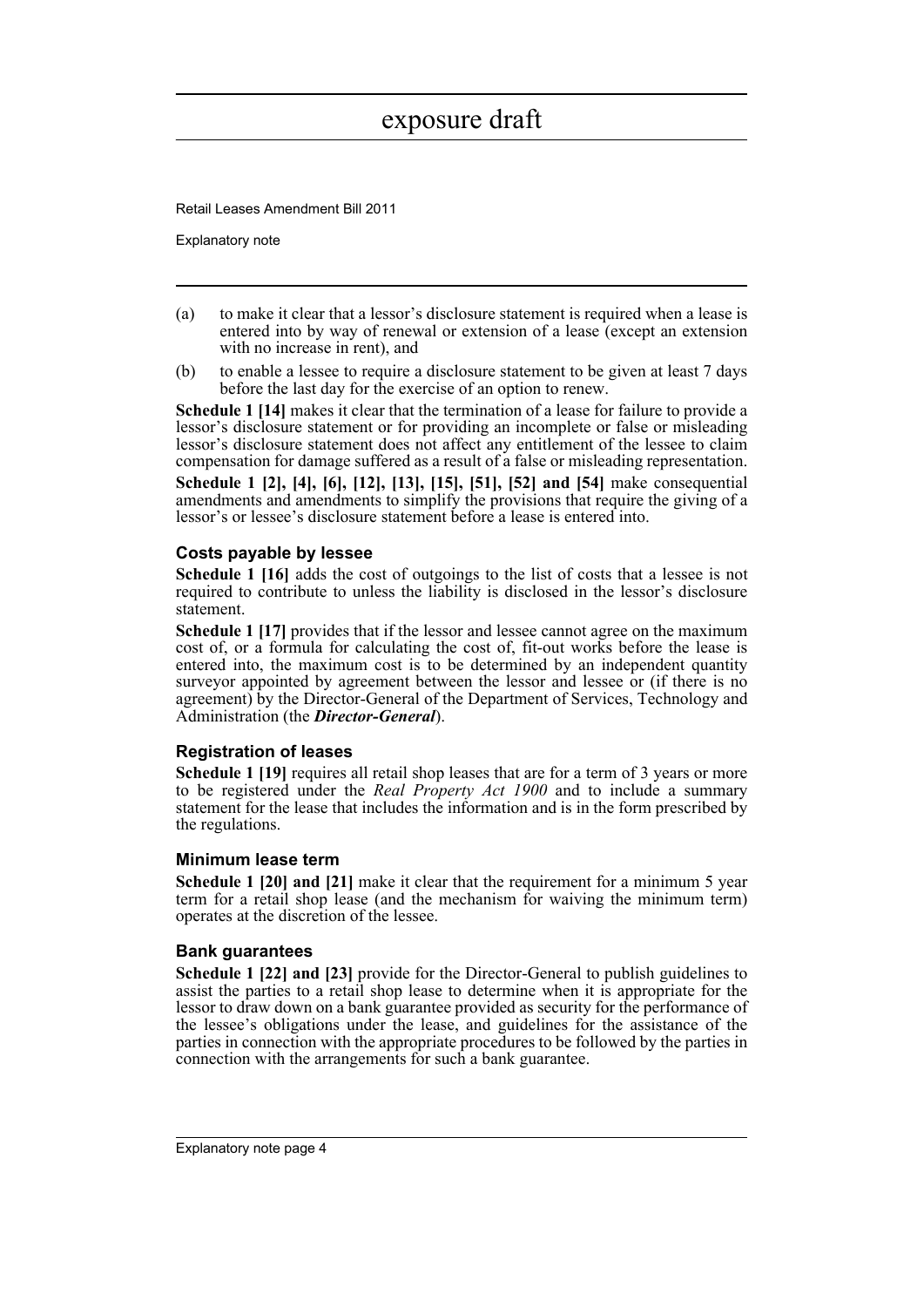Retail Leases Amendment Bill 2011

Explanatory note

#### **Land tax**

**Schedule 1 [25]** imposes a total prohibition on the recovery from a lessee of land tax for which the lessor is liable. Currently the lessor is allowed to recover the lessor's outgoings attributable to land tax calculated as if the land concerned were the only land owned by the lessor.

#### **Rent adjustments**

**Schedule 1 [24]** makes it clear that a prohibition against a lease containing a provision that prevents or limits a rent decrease when rent is adjusted extends to a rent adjustment that occurs on the exercise of an option to renew.

**Schedule 1 [27] and [28]** extend the powers of a specialist retail valuer who is carrying out a valuation of current market rent so that the valuer can require the lessor to provide an updated lessor's disclosure statement for the lease.

#### **Alterations, refurbishment and refitting**

**Schedule 1 [29]** increases the period of notice that a lessor is required to give a lessee of proposed alterations or refurbishment of the building or retail shopping centre of which the lessee's shop forms part that are likely to adversely affect the lessee's business. The current notice period is 2 months and will be increased to 6 months (or 3 months if the lease is for less than 12 months, under **Schedule 1 [30]**).

**Schedule 1 [34]** replaces an existing provision that requires a provision of a lease for refurbishment or refitting by the lessee to indicate generally the nature, extent and timing of the required refurbishment or refitting. The replacement provision will require the provision of the lease to specify when the refurbishment or refitting is required and sufficient details of the nature and extent of the refurbishment or refitting to enable the lessee to make a reasonably accurate assessment of likely cost.

#### **Relocation of lessee to alternative premises**

**Schedule 1 [31]** requires a lessor to make alternative accommodation of reasonably comparable commercial value available to the lessee when the lessee is required to relocate, unless it is not reasonably practicable for the lessor to do so.

**Schedule 1 [32]** provides for the lessee to recover the lessee's depreciated fit-out costs if the alternative accommodation offered is not of reasonably comparable commercial value and the lessee terminates the lease (whether or not it was reasonably practicable for the lessor to offer alternative accommodation of reasonably comparable commercial value).

**Schedule 1 [44]** makes a consequential amendment.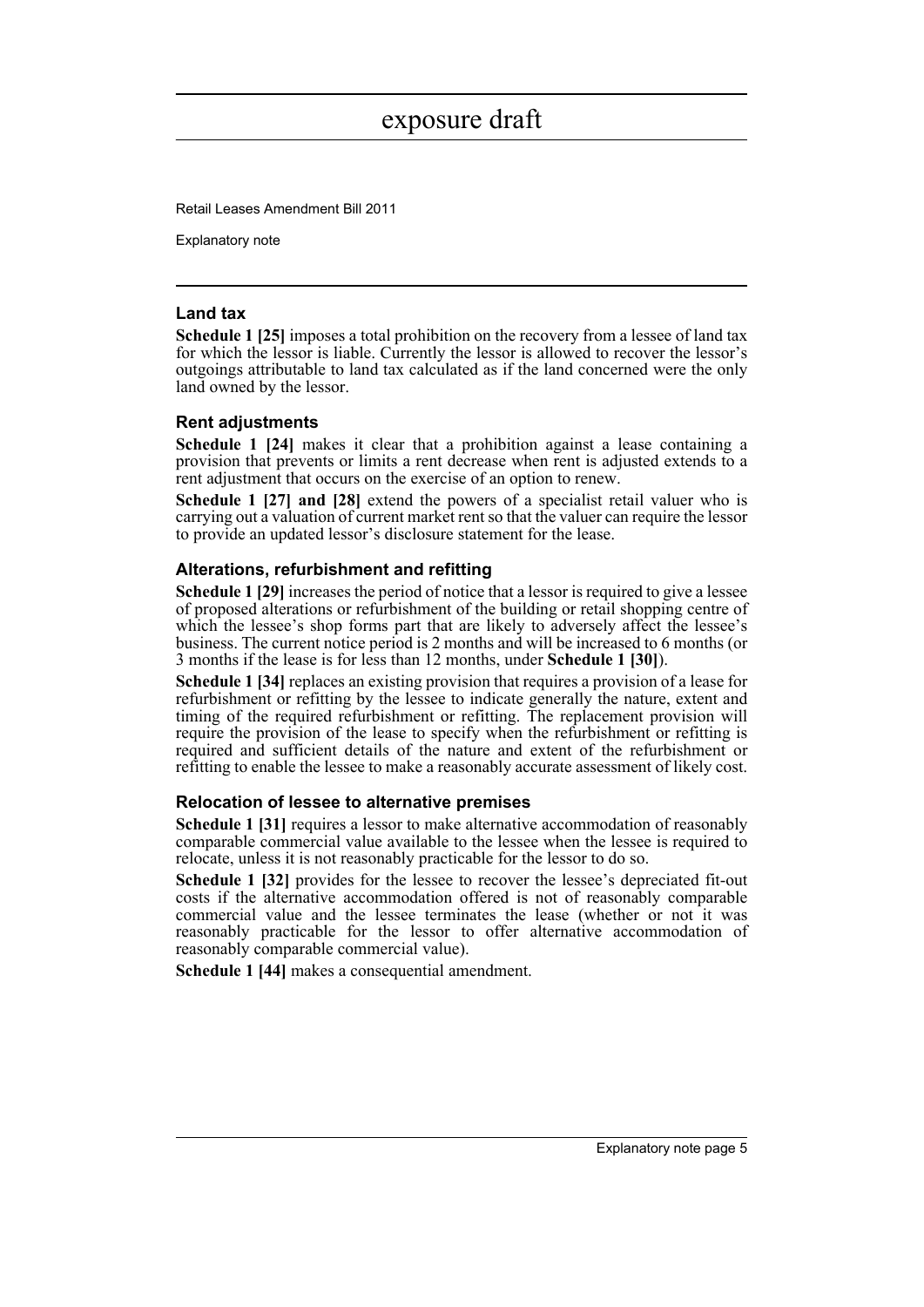Retail Leases Amendment Bill 2011

Explanatory note

#### **Termination on grounds of proposed demolition**

**Schedule 1 [33]** provides that a lessee cannot be required under the lease to make any repairs or improvements to the building occupied by the lessee after notice of termination on the ground of proposed demolition of the building is given to the lessee (other than repairs for the purposes of ensuring the safety or security of the building).

#### **Assignment of lease**

**Schedule 1 [35]** makes it clear that it is responsibility of the lessee to provide sufficient information to the lessor to enable the lessor to be reasonably satisfied as to whether any circumstances exist that entitle the lessor to withhold consent to the assignment of a retail shop lease.

**Schedule 1 [36]** simplifies the drafting of the procedure to be followed by a lessee to obtain the consent of the lessor to an assignment of a retail shop lease. **Schedule 1 [37]–[39]** are consequential amendments.

#### **Refund of unexpended advertising and promotion contributions**

**Schedule 1 [40]** provides that at the end of a retail shop lease a lessee is entitled to a refund of any amount of the lessee's contributions towards advertising and promotion costs of the lessor that immediately before the end of the lease is unspent and required to be applied towards future expenditure on advertising or promotion.

#### **Claims to ADT**

**Schedule 1 [45] and [46]** amend provisions dealing with the time limit on lodging a claim with the ADT to make it clear that a claim can, if the ADT so orders, be lodged more than 3 years and up to 6 years after the liability or obligation that is the subject of the claim arose.

**Schedule 1 [47]** increases the monetary limit on the jurisdiction of the ADT under the principal Act from \$400,000 to \$750,000.

#### **Other amendments**

**Schedule 1 [1]** provides a statement of the objects of the principal Act.

**Schedule 1 [3]** updates the definition of *key money* and amends the definition of *lease preparation expenses* to specifically include expenses incurred in connection with obtaining the consent of the mortgagee.

**Schedule 1 [5] and [7]** make it clear that premises in an office tower that forms part of a retail shopping centre are not excluded from the operation of the principal Act if they are used for a retail shop business listed in Schedule 1 to the principal Act.

**Schedule 1 [8]–[10]** make it clear that when the principal Act applies to a lease, it continues to apply during any period that the lessee continues in possession pursuant to holding over. The amendments also make it clear that a period of holding over is to be included in the period of a lessee's possession under a lease for the purposes of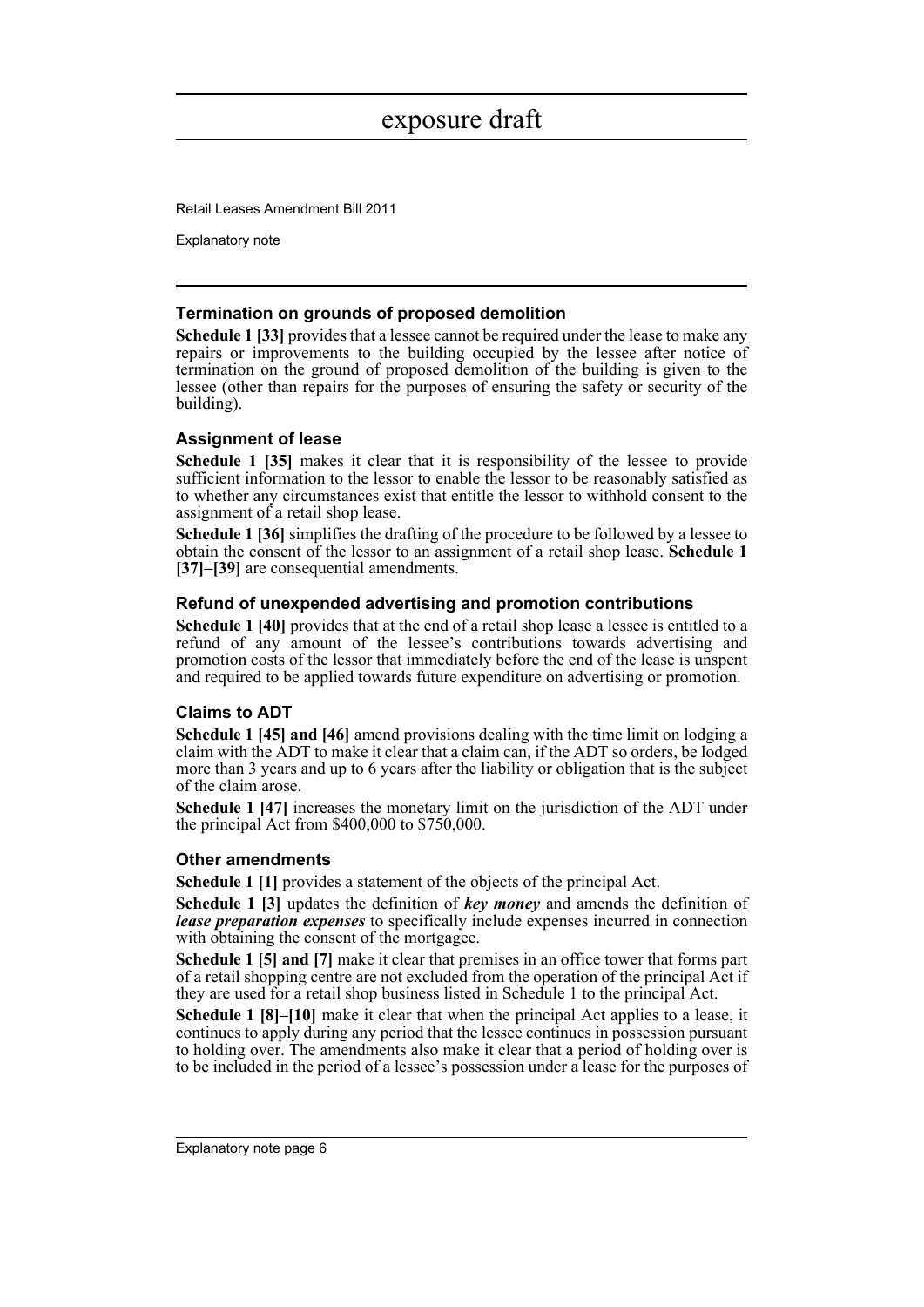Retail Leases Amendment Bill 2011

Explanatory note

determining whether the lease is a short-term lease that is excluded from the operation of the principal Act.

**Schedule 1 [18] and [26]** move provisions that apply only to shops in retail shopping centres to the Part of the principal Act that contains provisions that apply only to retail shopping centres.

**Schedule 1 [42]** provides that the Registrar of Retail Tenancy Disputes may receive and investigate complaints about the conduct of a party to a retail shop lease. **Schedule 1 [41] and [43]** make consequential amendments.

**Schedule 1 [48]** requires a court to have regard to an industry code of practice prescribed by the regulations for the purposes of establishing accepted practices and interpretations within the industry concerning the leasing of retail shops.

**Schedule 1 [49]** provides for the issue of penalty notices for offences under the principal Act and the regulations.

**Schedule 1 [50]** requires a further review of the principal Act 7 years after the date of assent to the proposed Act.

#### **Savings and transitional provisions**

**Schedule 1 [53]** enables savings and transitional regulations to be made as a consequence of the enactment of the proposed Act.

**Schedule 1 [55]** inserts savings and transitional provisions.

### **Schedule 2 Amendment of Administrative Decisions Tribunal Act 1997 No 76**

**Schedule 2** changes the current requirement that the ADT must be assisted by members with lessor and lessee experience when hearing a retail lease matter, so that the requirement will only apply in any case that the ADT considers it appropriate.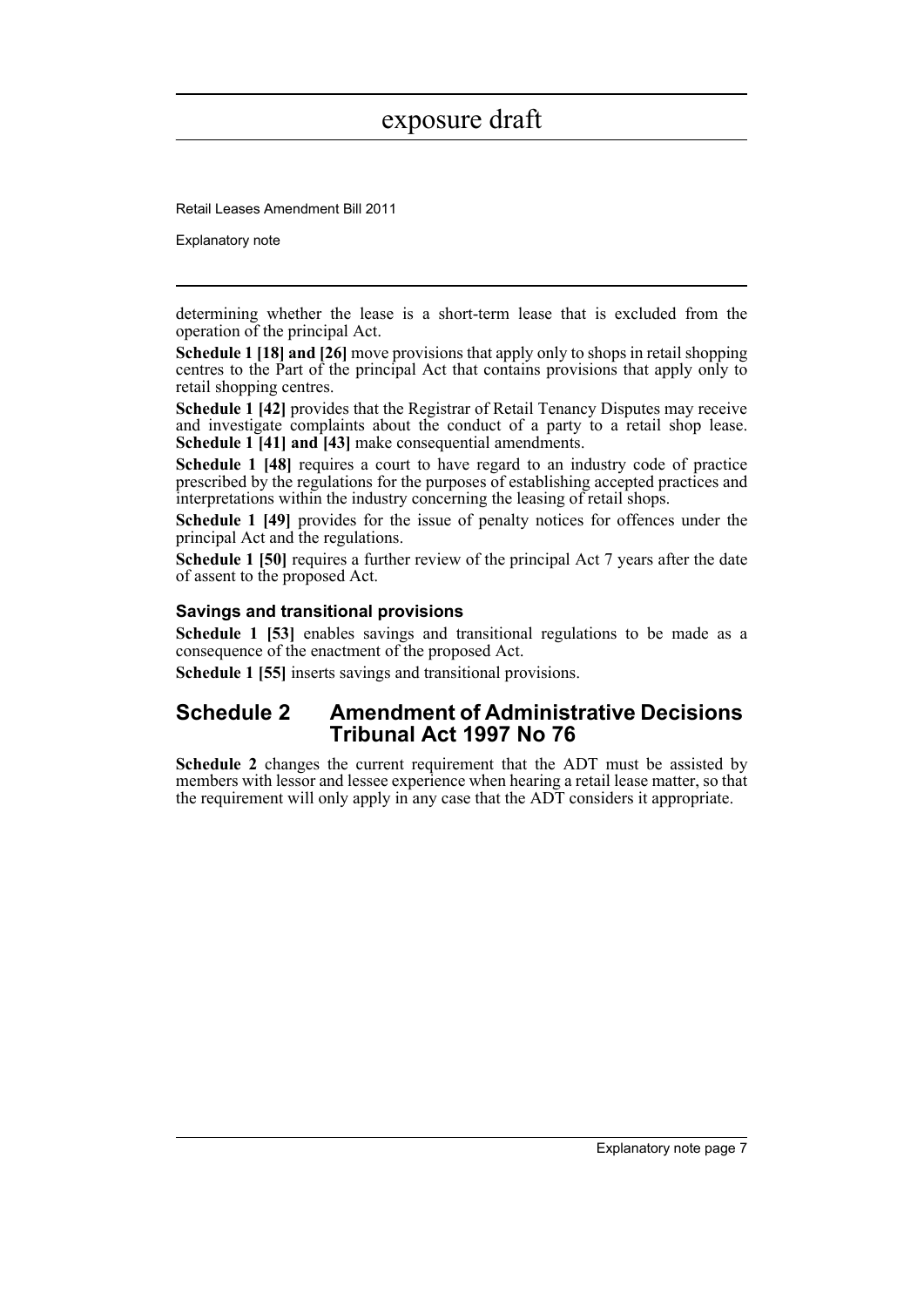

New South Wales

# **Retail Leases Amendment Bill 2011**

### **Contents**

|   |                                                               | Page |
|---|---------------------------------------------------------------|------|
| 1 | Name of Act                                                   |      |
|   | Commencement                                                  | 2    |
|   | Schedule 1 Amendment of Retail Leases Act 1994 No 46          | 3    |
|   | Schedule 2 Amendment of Administrative Decisions Tribunal Act |      |
|   | 1997 No 76                                                    | 18.  |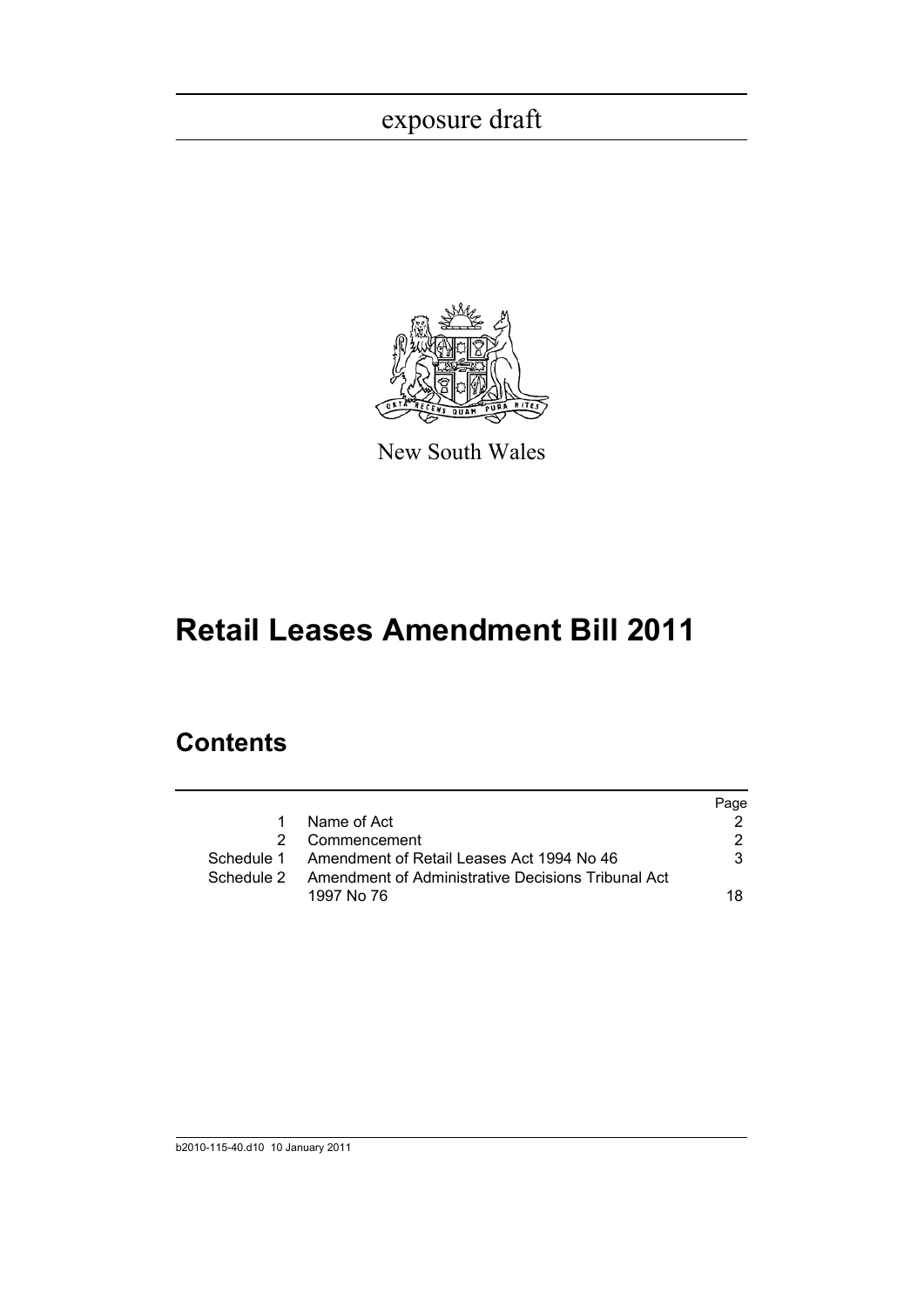

New South Wales

# **Retail Leases Amendment Bill 2011**

No , 2011

#### **A Bill for**

An Act to amend the *Retail Leases Act 1994* to make further provision for the application of the Act to retail shop leases, the rights and obligations of lessors and lessees, leasing procedures, dispute resolution and miscellaneous matters; and for other purposes.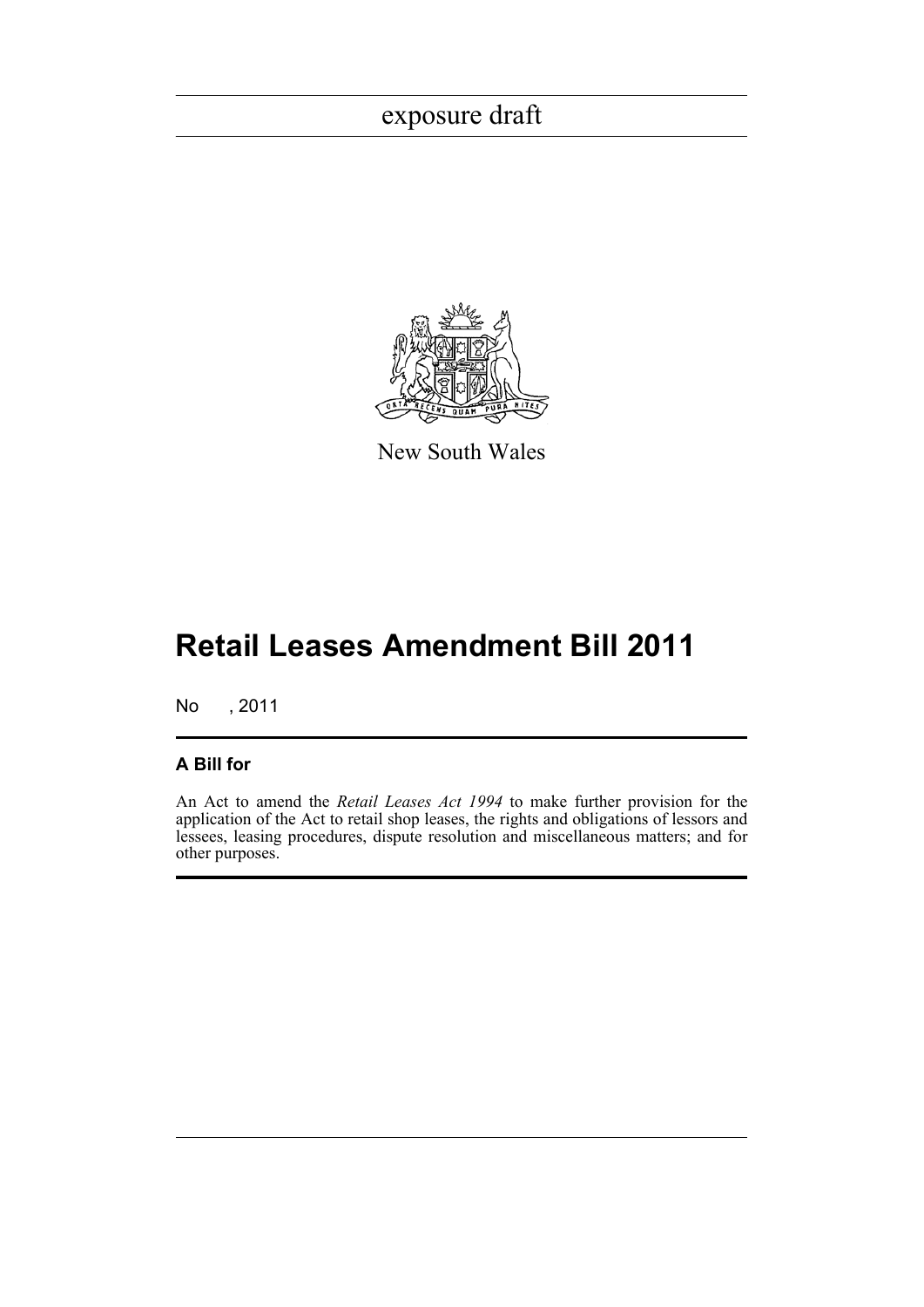Clause 1 Retail Leases Amendment Bill 2011

#### <span id="page-9-0"></span>**The Legislature of New South Wales enacts:**

#### **1 Name of Act**

This Act is the *Retail Leases Amendment Act 2011*.

#### <span id="page-9-1"></span>**2 Commencement**

This Act commences on a day or days to be appointed by proclamation.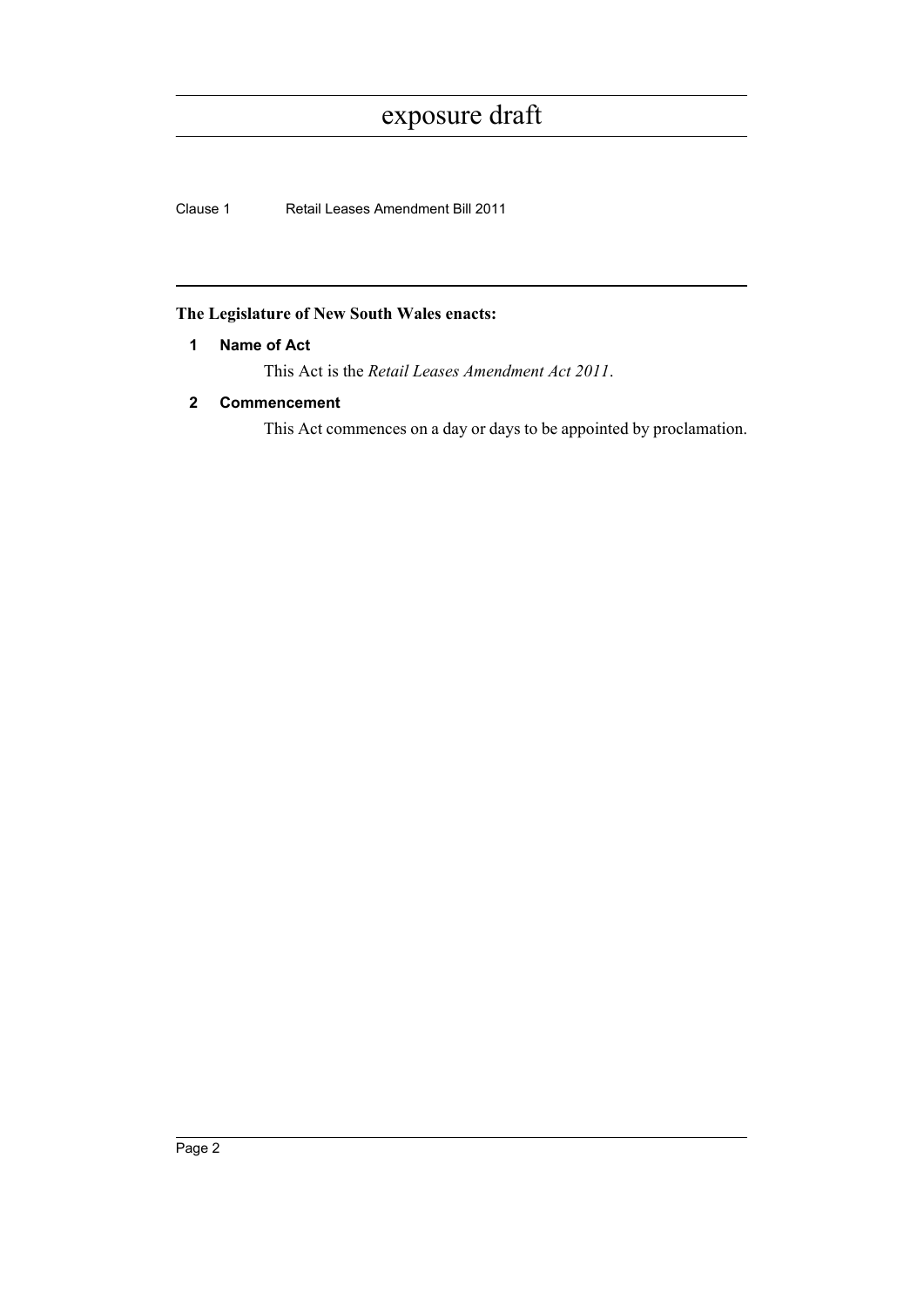Retail Leases Amendment Bill 2011

Amendment of Retail Leases Act 1994 No 46 Schedule 1

### <span id="page-10-0"></span>**Schedule 1 Amendment of Retail Leases Act 1994 No 46**

#### **[1] Section 1A**

Insert after section 1:

#### **1A Objects of Act**

The objects of this Act are:

- (a) to provide certainty, fairness and transparency in retail leasing arrangements, and
- (b) to provide for efficient and cost effective mechanisms to resolve retail leasing disputes.

#### **[2] Section 3 Definitions**

Omit the definitions of *assignor's disclosure statement*, *lessee's disclosure statement* and *lessor's disclosure statement*.

Insert instead:

*assignor's disclosure statement*—see section 3A.

*lessee's disclosure statement*—see section 3A.

*lessor's disclosure statement*—see section 3A.

#### **[3] Section 3, definitions of "key-money" and "lease preparation expenses"**

Omit the definitions. Insert instead:

*key-money* means money that a lessee is to pay, or a benefit that a lessee is to give, that is by way of a premium, or something similar in nature to a premium in that there is no real consideration or no true consideration given for the payment or benefit (for example, it is so disproportionate to the benefit that it cannot be true consideration), and that is consideration for:

- (a) a lease being granted or an agreement being made to grant a lease, or
- (b) the variation of a lease, or
- (c) the renewal of a lease or the granting of an option for the renewal of a lease, or
- (d) consent being given to the assignment of a lease or to the subleasing of the premises to which a lease relates.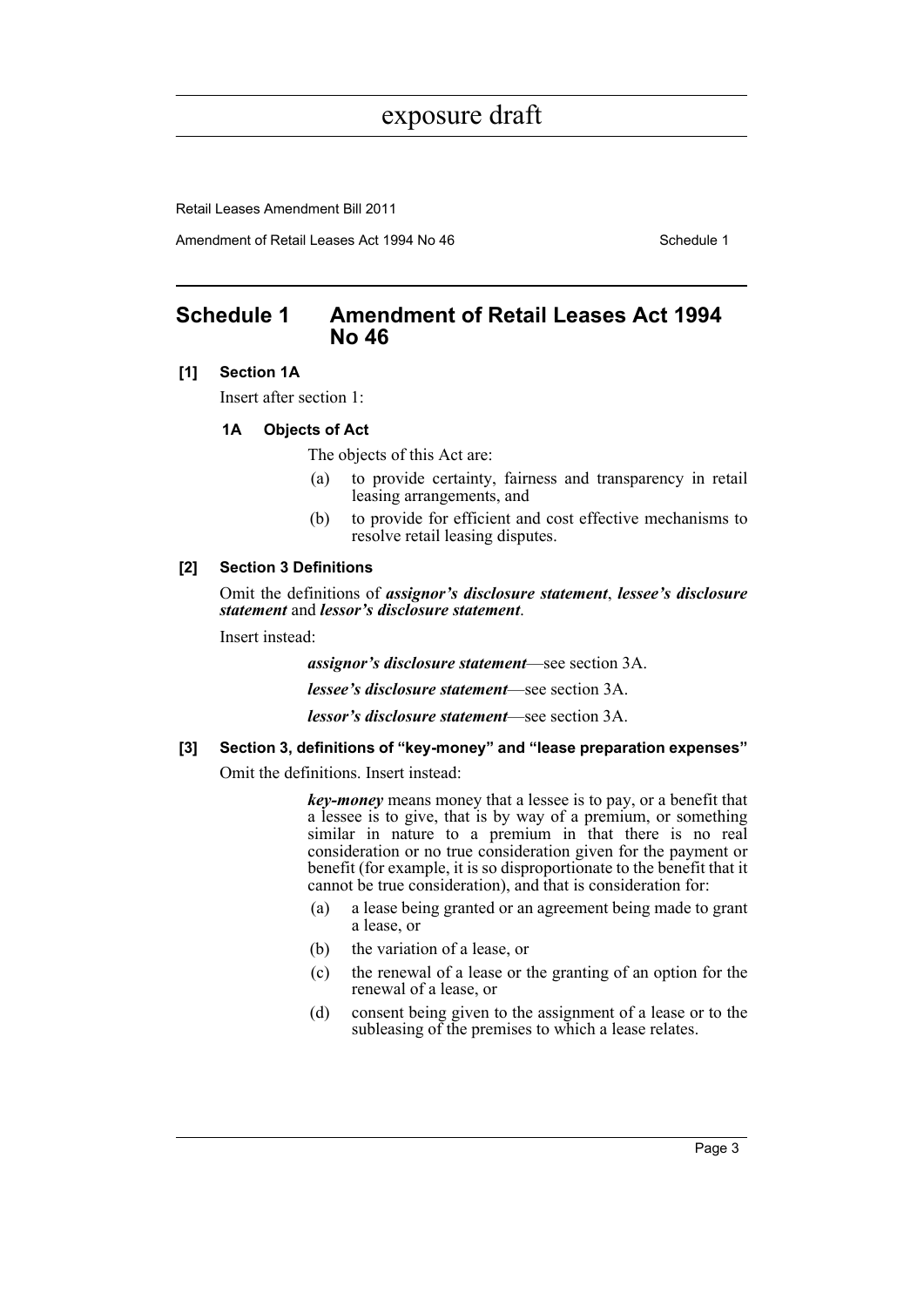Retail Leases Amendment Bill 2011

Schedule 1 Amendment of Retail Leases Act 1994 No 46

*lease preparation expenses* means legal or other expenses incurred by the lessor in connection with the preparation or entering into of a retail shop lease, including expenses incurred in connection with obtaining the consent of a mortgagee to the lease, but not including registration fees under the *Real Property Act 1900*.

#### **[4] Section 3, definitions of "lessee's disclosure update" and "lessor's disclosure update"**

Insert in alphabetical order:

*lessee's disclosure update* means a written statement that updates the provisions of a lessee's disclosure statement.

*lessor's disclosure update* means a written statement that updates the provisions of a lessor's disclosure statement.

#### **[5] Section 3, definition of "retail shopping centre"**

Insert at the end of the definition:

,

but does not include any premises in an office tower that is part of, adjoins or is above the premises of a retail shopping centre.

#### **[6] Section 3A**

Insert after section 3:

#### **3A Disclosure statements**

- (1) There are to be the following disclosure statements for the purposes of this Act:
	- (a) a lessor's disclosure statement,
	- (b) a lessee's disclosure statement,
	- (c) an assignor's disclosure statement.
- (2) A disclosure statement is a statement in writing that contains the information, and is accompanied by the material, that is contained in or required to complete or accompany the prescribed form for the disclosure statement (but only to the extent that is relevant to the lease concerned). The layout of a disclosure statement need not comply with that of the prescribed form.
- (3) The *prescribed form* for a disclosure statement is:
	- (a) for a lessor's disclosure statement—the form set out in Part 1 of Schedule 2 or (if the regulations prescribe a different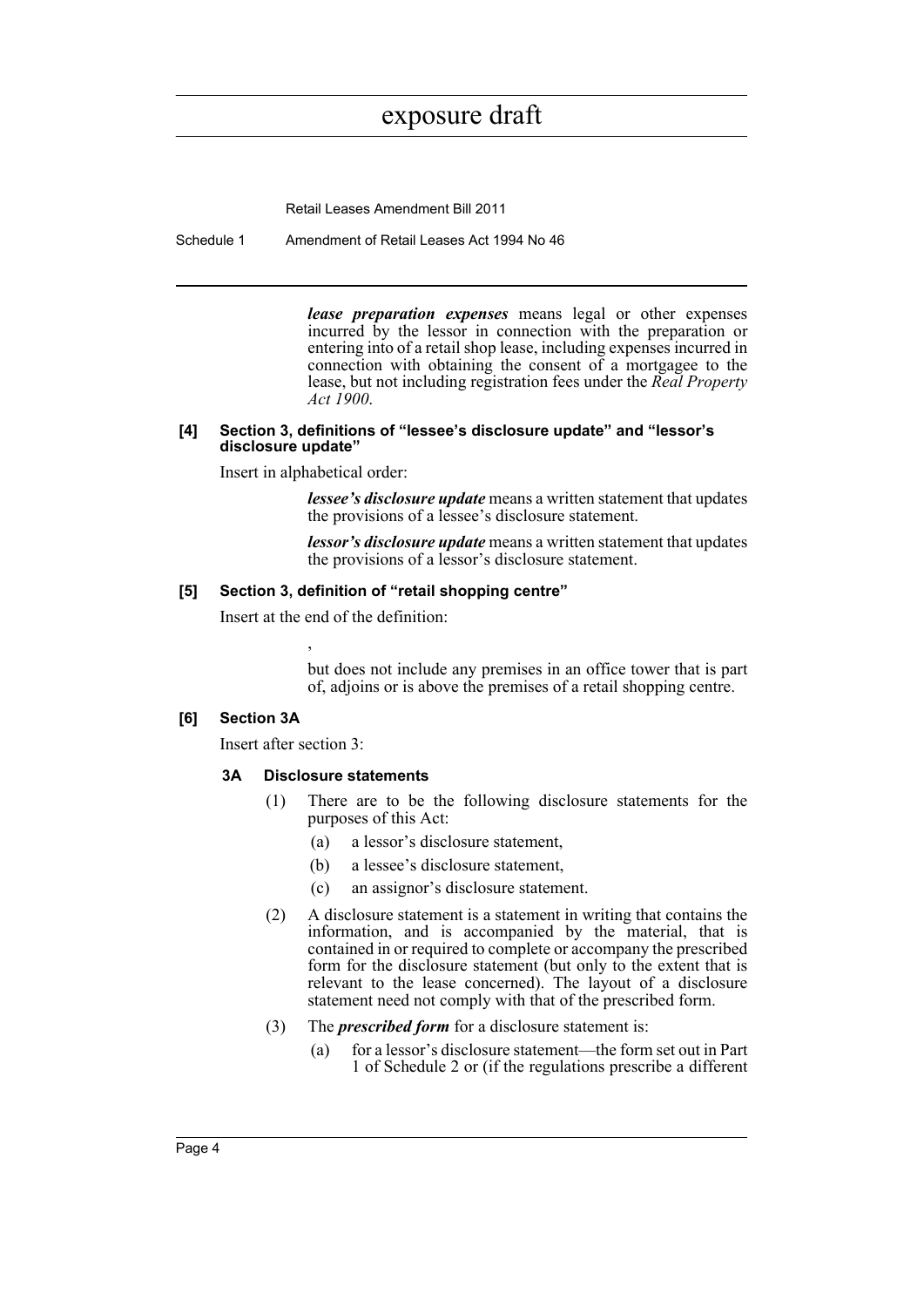Retail Leases Amendment Bill 2011

Amendment of Retail Leases Act 1994 No 46 Schedule 1

form for a lessor's disclosure statement) the form prescribed by the regulations, or

- (b) for a lessee's disclosure statement—the form set out in Part 2 of Schedule 2 or (if the regulations prescribe a different form for a lessee's disclosure statement) the form prescribed by the regulations, or
- (c) for an assignor's disclosure statement—the form set out in Schedule  $2A$  or (if the regulations prescribe a different form for an assignor's disclosure statement) the form prescribed by the regulations.

#### **[7] Section 5 Certain retail shops excluded from operation of Act**

Omit section 5 (d).

#### **[8] Section 6A Application of Act to short-term leases**

Insert "or by reason of the lessee holding over after the end of the term of a lease" after "those means" in section  $6A(2)$ .

#### **[9] Section 6A (7), note**

Insert at the end of section 6A (7): **Note.** See also section 6B.

#### **[10] Section 6B**

Insert after section 6A:

#### **6B Application of Act during holding over**

- (1) Any period during which the lessee under a retail shop lease is in possession (or entitled to be in possession) of a retail shop pursuant to a provision of the lease for holding over by the lessee is considered to be a period of possession (or entitlement to possession) under the lease.
- (2) Accordingly, if this Act applies to a retail shop lease, this Act continues to apply while the lessee holds over after the end of the term of the lease.

**Note.** A provision for holding over is not taken into account when determining the term of the lease for the purposes of section 6A (1) (see section 6A (7)). However, a period of holding over does count towards the period for which a lessee is in possession or entitled to possession for the purposes of section 6A (2).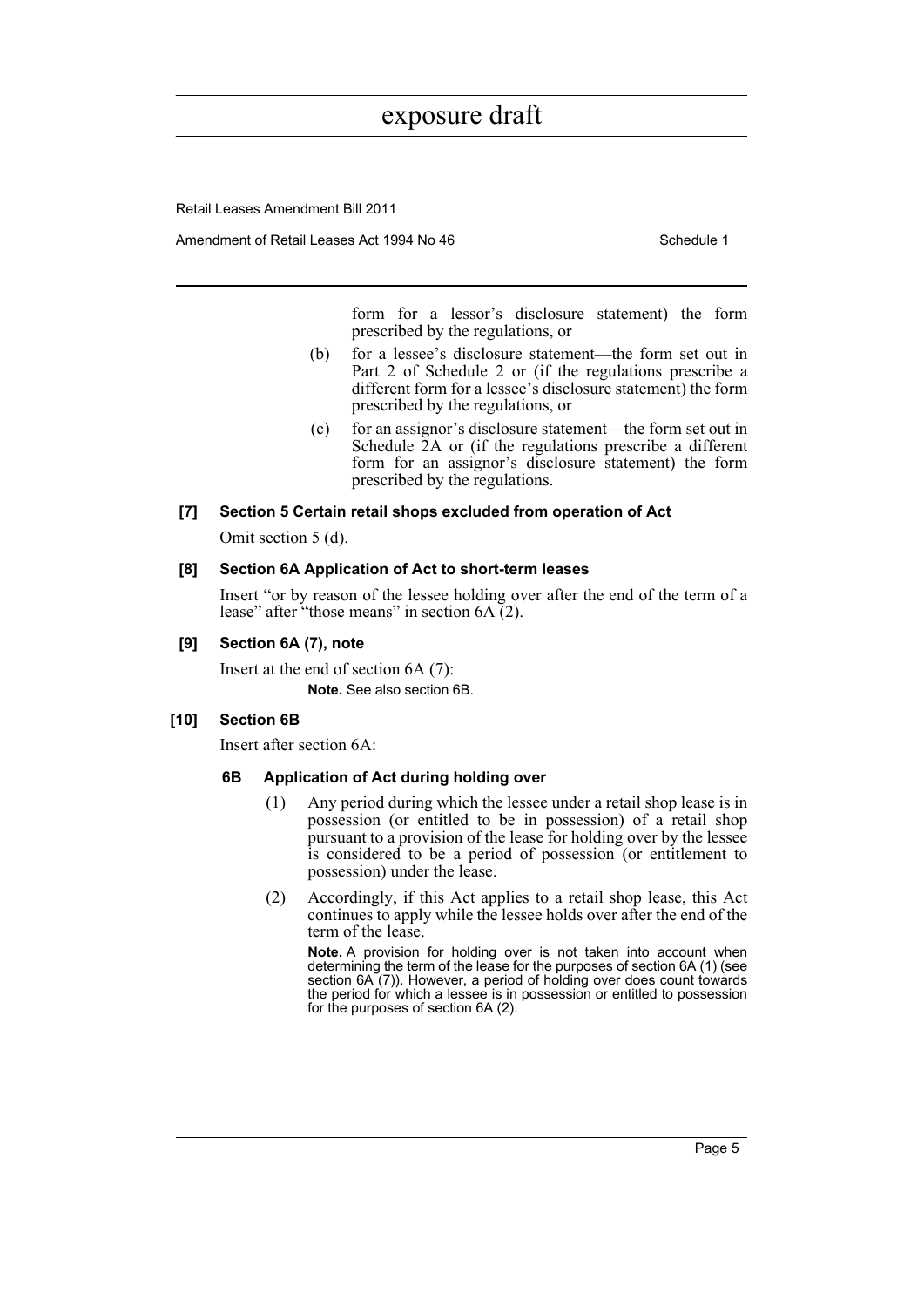Retail Leases Amendment Bill 2011

Schedule 1 Amendment of Retail Leases Act 1994 No 46

#### **[11] Section 11 Lessor's disclosure statement**

Omit section 11 (1). Insert instead:

(1) At least 7 days before a retail shop lease is entered into, the lessee must be given a lessor's disclosure statement for the lease. The lessor's disclosure statement must have attached to it (and is not complete for the purposes of this section unless it has attached to it) a form to be completed by the lessee in the form prescribed for a lessee's disclosure statement.

**Note.** Because the disclosure statement need only include information relevant to the lease, if the retail shop is not in a retail shopping centre the disclosure statement need not include information that is relevant only to shops in retail shopping centres.

The definition of *retail shop lease* includes an agreement to lease, so this section also requires a lessee to be given a disclosure statement before an agreement to lease is entered into.

- (1A) This section extends to the entering into of a lease by way of renewal of a lease, and for that purpose renewal of a lease includes extending the term of a lease (otherwise than pursuant to a provision of the lease for holding over). A lessor's disclosure statement is not required to be given under this section when the term of a lease is extended with no increase in rent.
- (1B) If a lease provides an option to renew the lease, the lessee may, by notice in writing to the lessor, require a lessor's disclosure statement to be given to the lessee for the renewed lease at least 7 days before the last day for the exercise of the option (in which case a disclosure statement is not required to be given under subsection (1) for the renewed lease).

**Note.** Subsection (4) provides that when a lease is to be renewed, a disclosure statement can be updated as an alternative to giving a new disclosure statement.

#### **[12] Section 11 (2)**

Omit "as required by subsection (1)".

Insert instead "as required under subsection (1) or (1A)".

#### **[13] Section 11 (4)**

Omit "a lease is entered into". Insert instead "a lease is to be entered into".

#### **[14] Section 11 (5A)**

Insert after section 11 (5):

(5A) The termination of a lease under this section does not limit or otherwise affect any right of the lessee to compensation under section 10 in respect of a representation arising from the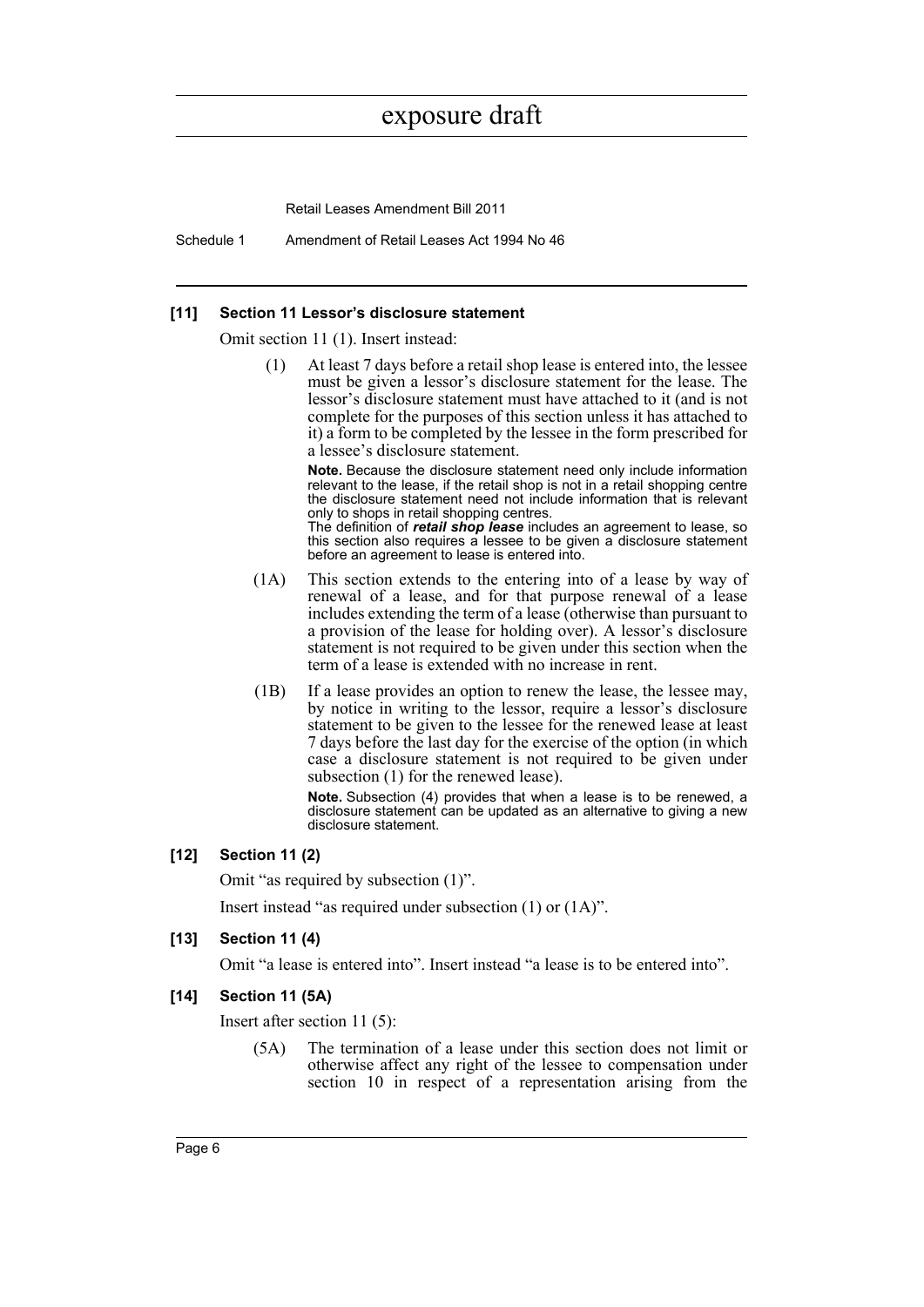Retail Leases Amendment Bill 2011

Amendment of Retail Leases Act 1994 No 46 Schedule 1

disclosure statement concerned. A reference in section 10 to a party to a retail shop lease includes a reference to a person who was a party to a retail shop lease before its termination.

#### **[15] Section 11A Lessee's disclosure statement**

Omit section 11A (1). Insert instead:

(1) Not later than 7 days after receiving a lessor's disclosure statement, or within such further period as may be agreed with the prospective lessor, the lessor must be given a lessee's disclosure statement for the lease.

**[16] Section 12 Lessee not required to pay undisclosed contributions**

Omit "or services". Insert instead ", services or outgoings".

#### **[17] Section 13 Costs before fit-out**

Insert after section 13 (2):

(2A) If the lessor and lessee cannot agree on the maximum cost of the works or a basis or formula with respect to those costs before the lease is entered into, the maximum cost is to be determined by an independent quantity surveyor appointed by agreement between the lessor and lessee or (if there is no agreement) by the Director-General. The lessor and lessee are to pay the costs of the independent quantity surveyor in equal shares.

#### **[18] Section 13A Tenancy fit-out statement or guide**

Renumber as section 49A and transfer to Part 7.

#### **[19] Section 15**

Omit the section. Insert instead:

#### **15 Lease documentation and registration**

- (1) A retail shop lease is taken to include provision to the following effect:
	- (a) If the lease is not required to be registered, the lessor must provide the lessee with an executed copy of the lease within 1 month after the lease is returned to the lessor or the lessor's lawyer or agent following execution of the lease by the lessee.
	- (b) If the lease is required to be registered:
		- (i) the lease must include a summary statement for the lease that includes the information, and is in the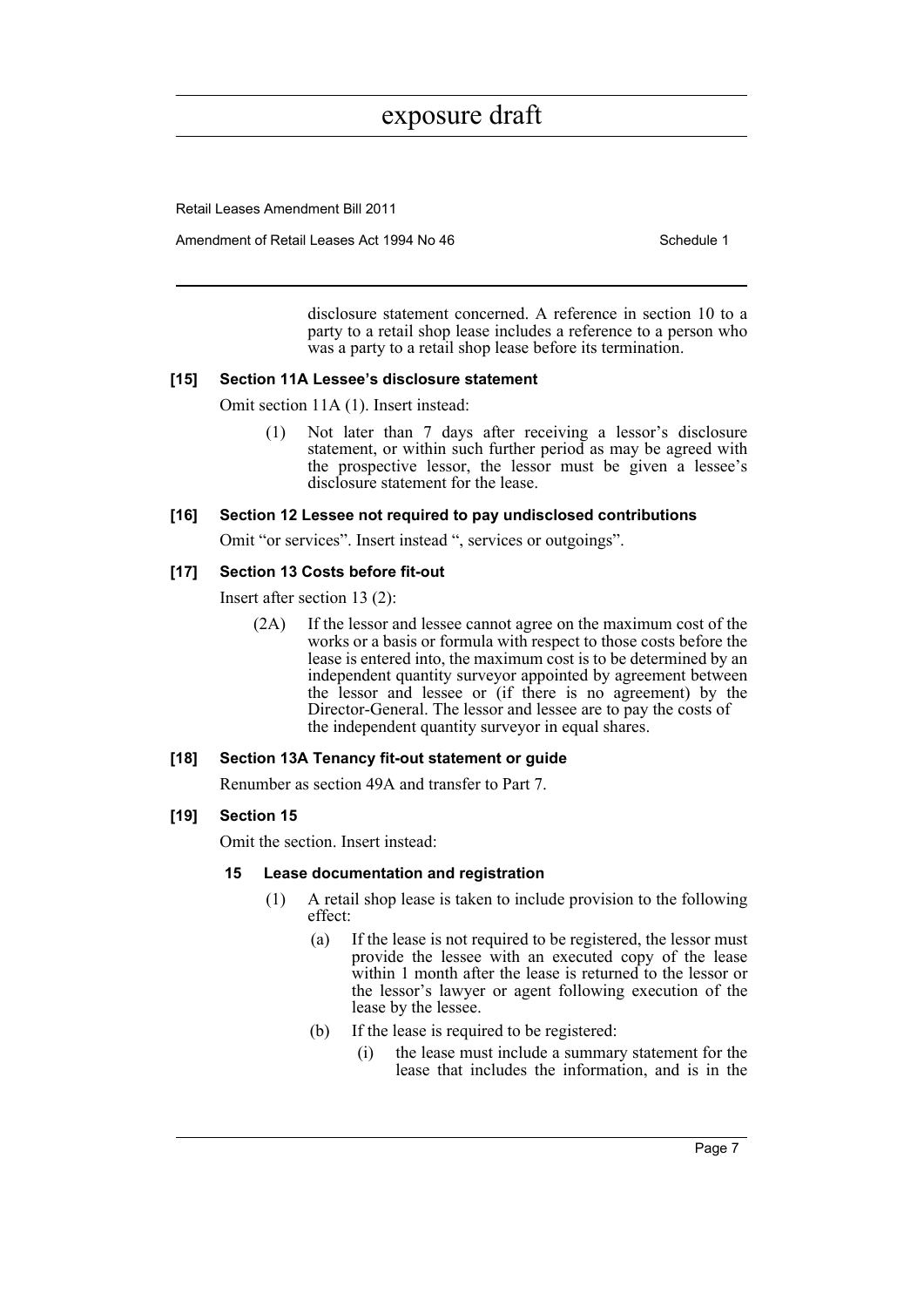Retail Leases Amendment Bill 2011

Schedule 1 Amendment of Retail Leases Act 1994 No 46

form, prescribed by the regulations under the Act, and

- (ii) the lessor must lodge the lease for registration within 3 months after the lease is returned to the lessor or the lessor's lawyer or agent following execution of the lease by the lessee, and
- (iii) the lessor must provide the lessee with an executed copy of the registered lease within 1 month after the lease is returned to the lessor or the lessor's lawyer or agent following registration of the lease.
- (c) The periods specified in paragraphs (a) and (b) are to be extended for delays attributable to the need to obtain any consent from a head lessor or mortgagee and not due to any failure by the lessor to make reasonable efforts to obtain the consent.
- (2) A retail shop lease is required to be registered if:
	- (a) the lease provides, or the lessor and lessee otherwise agree, that the lease is required to be registered, or
	- (b) the lease is for a term of 3 years or more.
- (3) If a retail shop lease that is for a term of 3 years or more is not lodged for registration within the time required by a provision of the lease under this section or within such further time as the Registrar may allow in a particular case, the lessor is guilty of an offence.

Maximum penalty: 10 penalty units.

(4) For the purposes of this section, the term of a lease includes any term for which the lease may be extended or renewed at the option of the lessee.

**Note.** For example, a lease is for a term of 3 years or more if it is for a term of 1 year with an option to renew for a further 2 years or it is for a term of 2 years with an option to renew for a further 3 years.

- (5) This section does not affect the operation of the *Real Property Act 1900*.
- (6) In this section, *registered* means registered under the *Real Property Act 1900*.

#### **[20] Section 16 Minimum 5 year term**

Insert after section 16 (2):

(2A) This section does not apply to a lease if the lessee elects to enter into a lease for a term of less than 5 years and obtains a certificate for the lease under subsection (3).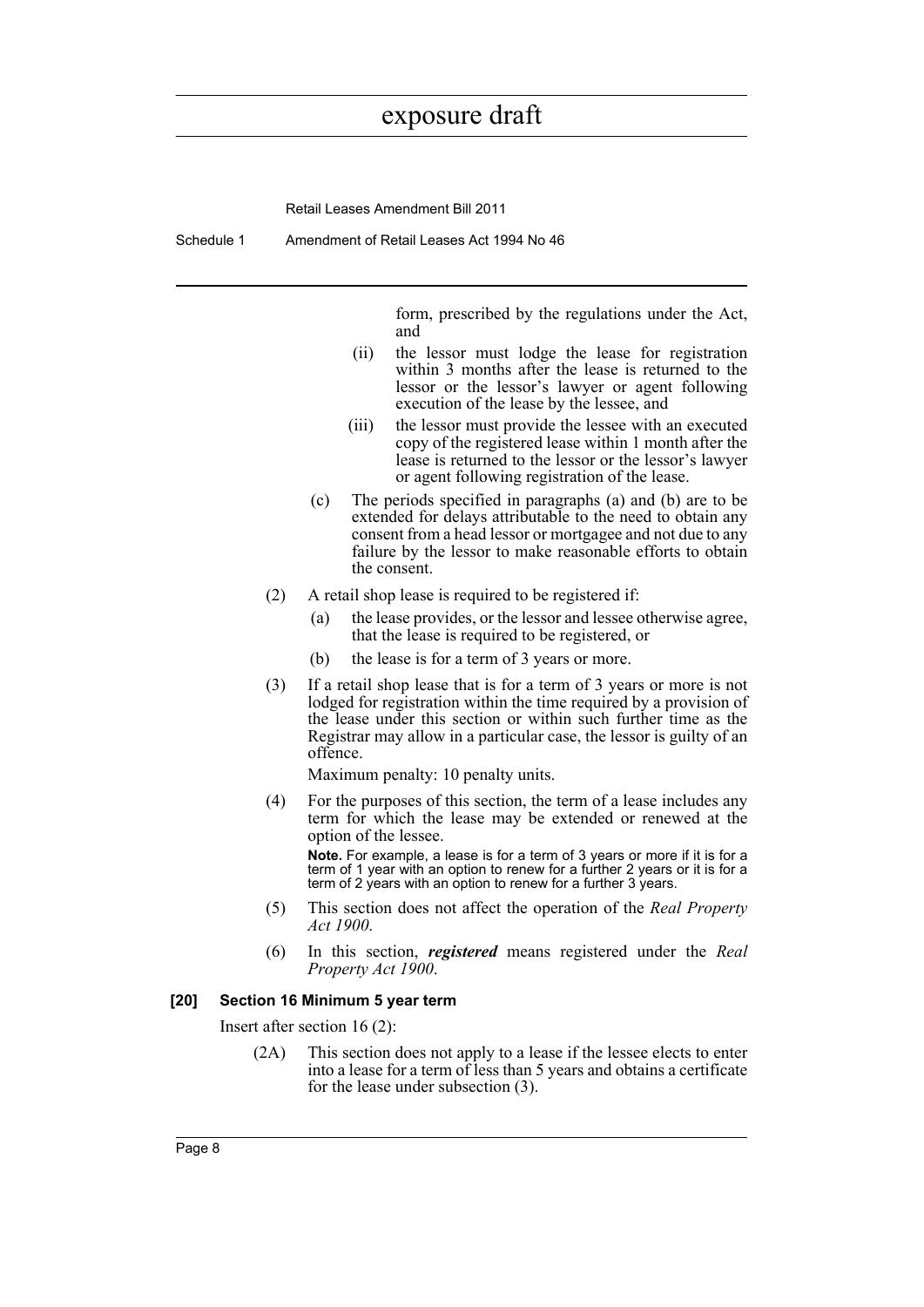Retail Leases Amendment Bill 2011

Amendment of Retail Leases Act 1994 No 46 Schedule 1

#### **[21] Section 16 (3)**

Omit "This section does not apply to a lease if a lawyer, or a licensed conveyancer, not acting for the lessor certifies (before, or within 6 months after, the lease was entered into) in writing that:".

Insert instead "A lawyer or licensed conveyancer (not being a lawyer or licensed conveyancer who is acting for the lessor) may at the request of a lessee or prospective lessee give a certificate in writing, before or within 6 months after the lease is entered into, certifying that:".

#### **[22] Section 16B Guarantees and other forms of security**

Insert "(a *bank guarantee*)" after "authorised deposit-taking institution" in section 16B (1).

#### **[23] Section 16B (3)**

Insert after section 16B (2):

The Director-General may publish guidelines to assist the parties to a retail shop lease to determine when it is appropriate for the lessor to draw down on a bank guarantee and generally for the assistance of the parties in connection with the appropriate procedures to be followed by the parties in connection with the arrangements for a bank guarantee.

#### **[24] Section 18 Restrictions on adjustment of base rent**

Insert after section 18 (4):

(5) Subsection (4) extends to a provision of a retail shop lease that provides for a change to base rent on the exercise of an option to renew the lease.

#### **[25] Section 26**

Omit the section. Insert instead:

#### **26 Prohibition on recovery of land tax**

A provision of a retail shop lease is void to the extent that it requires a lessee to pay any amount in respect of land tax under the *Land Tax Management Act 1956* for which the lessor is liable.

#### **[26] Section 30 Non-specific outgoings contribution limited by ratio of lettable area**

Renumber as section 49B and transfer to Part 7.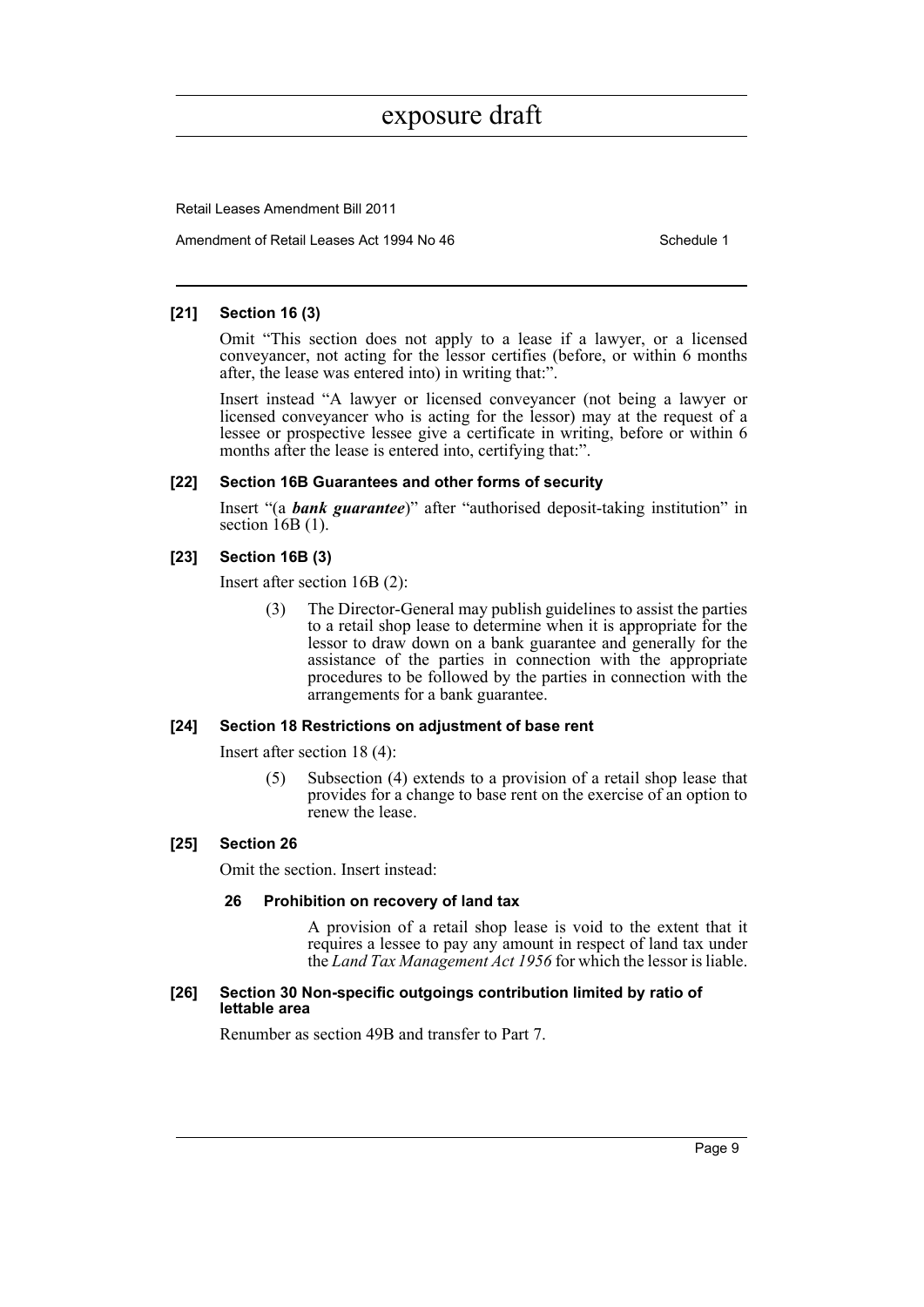Retail Leases Amendment Bill 2011

Schedule 1 Amendment of Retail Leases Act 1994 No 46

#### **[27] Section 31 Reviews of current market rent**

Insert after section 31 (1) (d):

(d1) The lessor must, not later than 14 days after being requested to do so by a specialist retail valuer appointed under paragraph (b), supply the valuer with a lessor's disclosure update that updates the lessor's disclosure statement most recently given to the lessee.

#### **[28] Section 31 (3)**

Omit "comply with a request referred to in subsection (1) (d)".

Insert instead "comply with a request under subsection (1) (d1), or with a request under subsection (1) (d)".

#### **[29] Section 33 Lessee to be given notice of alterations and refurbishment**

Omit "2 months". Insert instead "6 months".

#### **[30] Section 33 (2)**

Insert at the end of section 33:

(2) If the lease is for a term of 12 months or less, the period of 6 months in subsection (1) is shortened to 3 months.

#### **[31] Section 34A Relocation**

Insert after section 34A (b):

(b1) The alternative shop to be made available to the lessee is to have a commercial value that at the time of relocation is reasonably comparable to the commercial value of the existing retail shop, unless it is not reasonably practicable for the lessor to make such an alternative shop available to the lessee.

#### **[32] Section 34A (2) and (3)**

Insert at the end of section 34A:

(2) If the alternative shop offered to be made available to the lessee does not have a commercial value that is reasonably comparable to the commercial value of the existing retail shop (whether or not it was reasonably practicable for the lessor to make such an alternative shop available) and the lease is terminated as referred to in subsection (1) (d), the lessor is liable to pay the lessee compensation for the lessee's depreciated fit-out costs.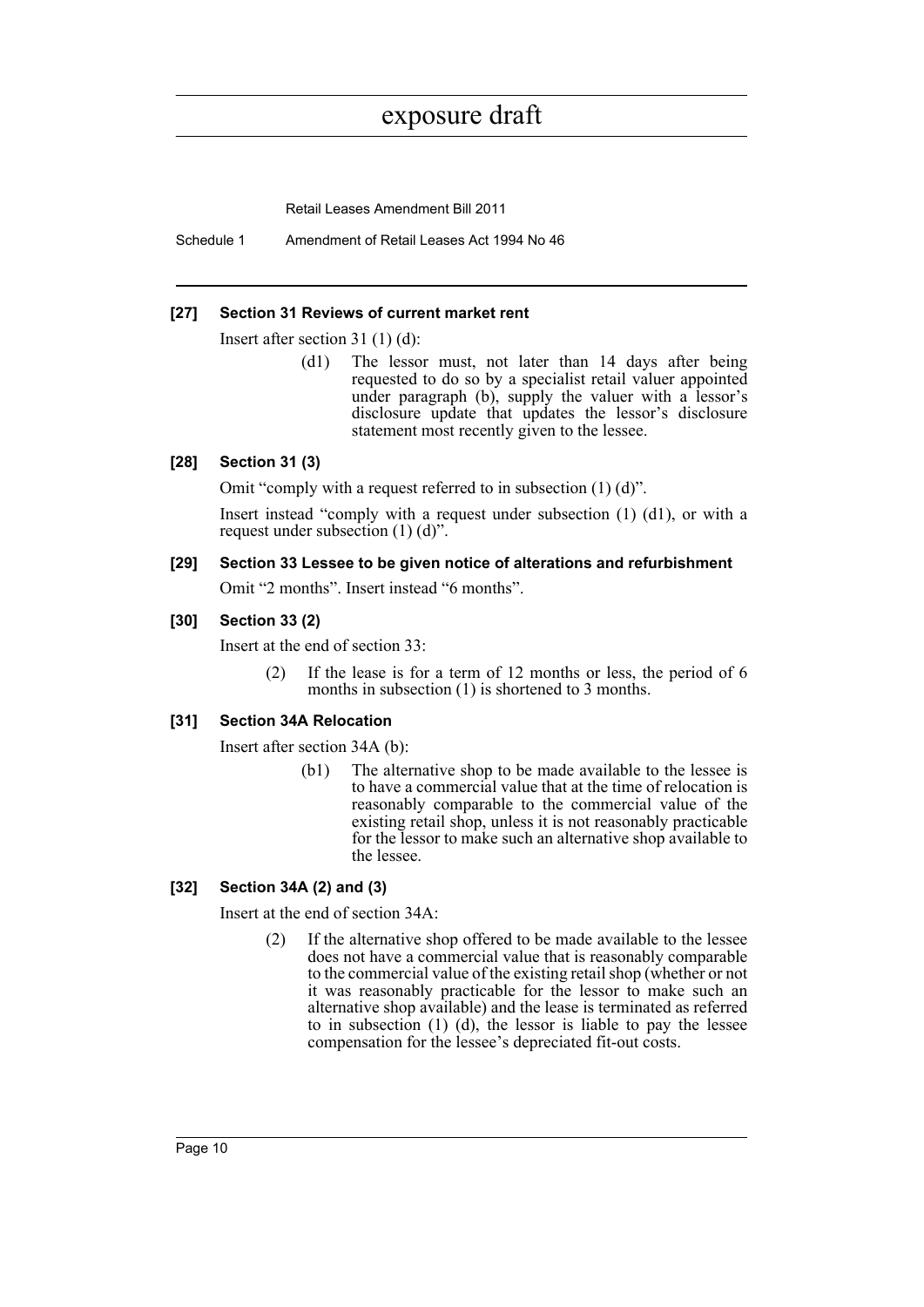Retail Leases Amendment Bill 2011

Amendment of Retail Leases Act 1994 No 46 Schedule 1

(3) The lessee's *depreciated fit-out costs* are the costs incurred by the lessee for the fit-out of the existing retail shop reduced in proportion to the depreciated value of the fit-out at the time the lease is terminated.

#### **[33] Section 35 Demolition**

Insert after section 35 (1) (b):

(b1) If notice of termination on that ground is given to the lessee, the lessee cannot be required under any provision of the lease to make any repairs or improvements to the building after the notice is given, other than repairs for the purposes of ensuring the safety or security of the building.

#### **[34] Section 38**

Omit the section. Insert instead:

#### **38 Refurbishment and refitting**

Provision in a retail shop lease requiring the lessee to refurbish or refit the shop is void unless:

- (a) the provision specifies when the refurbishment or refitting is required, and
- (b) the nature and extent of the refurbishment or refitting is sufficiently specified to enable the lessee to make a reasonably accurate assessment of the likely cost of the refurbishment or refitting.

#### **[35] Section 39 Grounds on which consent to assignment can be withheld**

Insert after section 39 (2):

(3) It is the responsibility of the lessee to provide sufficient information to the lessor to enable the lessor to be reasonably satisfied as to whether any circumstances exist that entitle the lessor to withhold consent to the assignment of a retail shop lease.

#### **[36] Section 41 Procedure for obtaining consent to assignment**

Omit section 41 (a) and (b). Insert instead:

(a) Before requesting the consent of the lessor to a proposed assignment of the lease, the lessee must furnish the proposed assignee with a copy of any disclosure statement given to the lessee in respect of the lease, together with details of any changes that have occurred in respect of the information contained in that disclosure statement since it was given to the lessee (being changes of which the lessee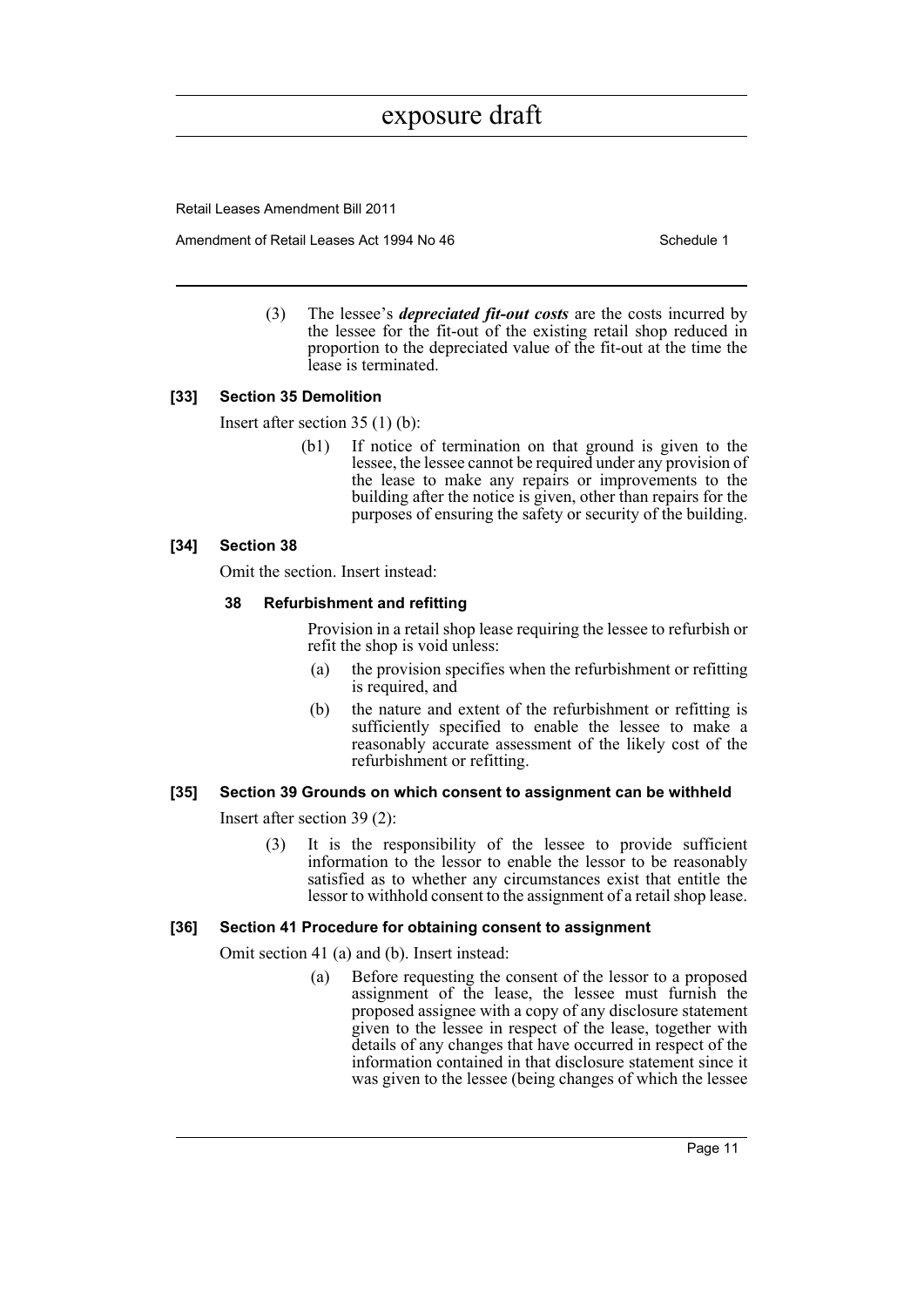Retail Leases Amendment Bill 2011

Schedule 1 Amendment of Retail Leases Act 1994 No 46

is aware or could reasonably be expected to be aware). The lessee may also give the proposed assignee an assignor's disclosure statement.

**Note.** The lessee is not required to give an assignor's disclosure statement but will not get the protection of section 41A unless it has been given to the proposed assignee and a copy of it given to the lessor.

(b) A request for the lessor's consent to an assignment of the lease must be made in writing and the lessee must provide the lessor with such information as the lessor may reasonably require concerning the financial standing and business experience of the proposed assignee. The lessee may also provide the lessor with a copy of any assignor's disclosure statement given to the proposed assignee by the lessee.

#### **[37] Section 41 (c)**

Omit "paragraph (b)" wherever occurring. Insert instead "paragraph (a)".

#### **[38] Section 41, note**

Omit the note.

#### **[39] Section 41A Protection of assignors and guarantors**

Omit section 41A (1) (a) and (b). Insert instead:

- (a) an assignor's disclosure statement for the lease to the proposed assignee, and
- (b) a copy of that assignor's disclosure statement to the lessor.

#### **[40] Section 56 Unexpended advertising and promotion contributions**

Insert at the end of the section:

- (2) After the end of a retail shop lease, the lessee is entitled to a refund of any amount of the lessee's contributions carried forward (or required to be carried forward) pursuant to a provision included in the lease under this section that immediately before the end of the lease is unspent and required to be applied towards future expenditure on advertising or promotion of the centre.
- (3) The refund to which a lessee is entitled under this section is payable within 4 months after the end of the lease and is recoverable as a debt.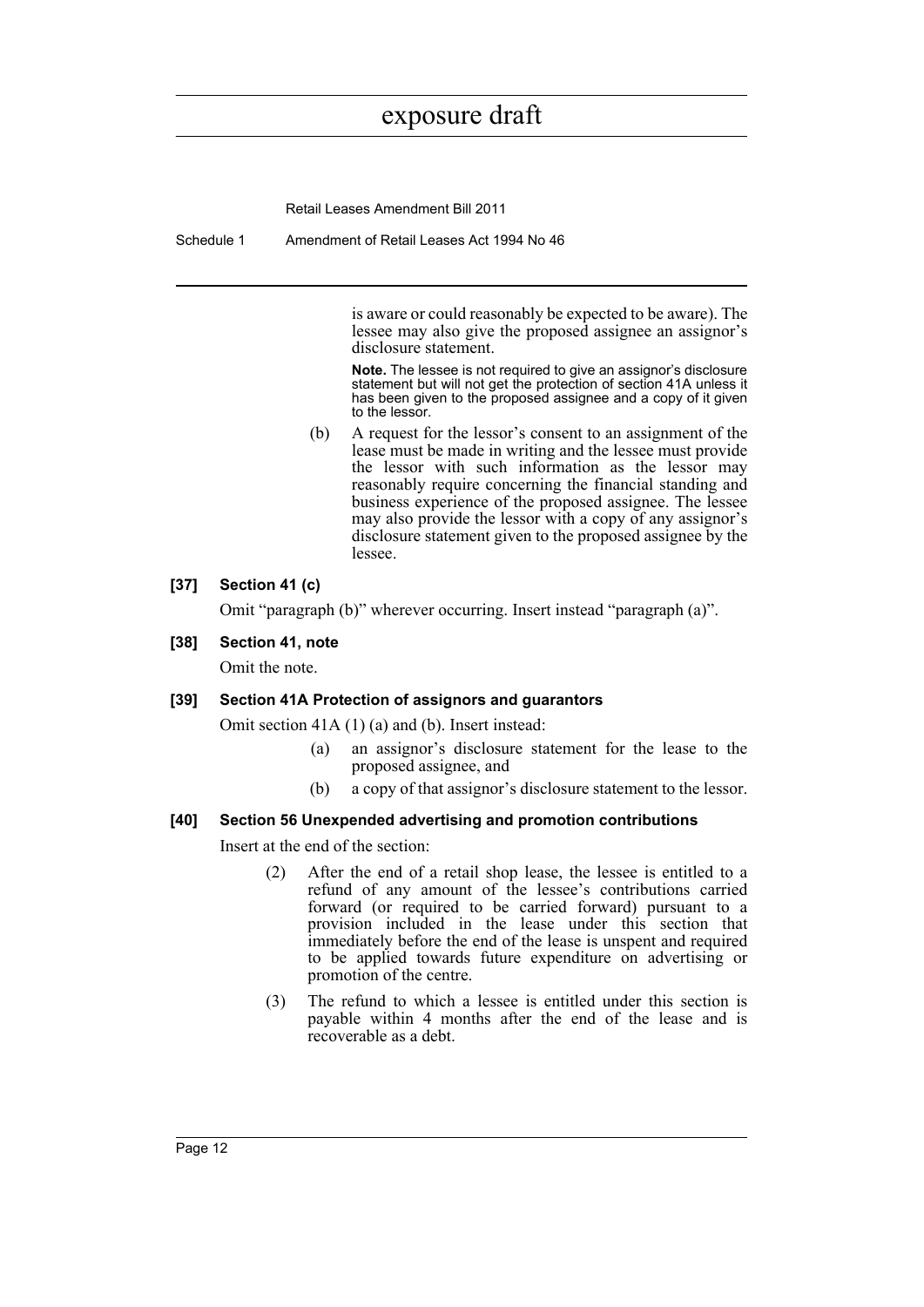Retail Leases Amendment Bill 2011

Amendment of Retail Leases Act 1994 No 46 Schedule 1

(4) The regulations may make provision for or with respect to the calculation of a refund provided for by this section (including provision for determining a lessee's proportionate share of the amounts contributed by lessees in the shopping centre in respect of advertising or promotion costs of the lessor and carried forward or required to be carried forward towards future expenditure).

#### **[41] Part 8, Division 2, heading**

Omit the heading. Insert instead:

#### **Division 1A Registrar of Retail Tenancy Disputes**

#### **[42] Section 65 Functions of Registrar**

Insert after section 65 (1) (a1):

- (a2) to receive and investigate any complaint made by a party or former party to a retail shop lease or former retail shop lease about any conduct engaged in by another party or former party in connection with the retail shop lease,
- **[43] Part 8, Division 2, heading**

Insert before section 66:

#### **Division 2 Mediation**

#### **[44] Section 70 Definitions**

Insert "34A," after "34," in paragraph (a) (x) of the definition of *retail tenancy claim*.

#### **[45] Section 71 Lodging of retail tenancy claims with Tribunal**

Insert "(unless section 71B allows the claim to be lodged later than that)" after "claim arose" in section 71 (2).

#### **[46] Section 71A Lodging of unconscionable conduct claims with Tribunal**

Insert "(unless section 71B allows the claim to be lodged later than that)" after "conduct occurred" in section 71A (2).

#### **[47] Section 73 Monetary limit on Tribunal's jurisdiction**

Omit "\$400,000" from section 73 (1). Insert instead "\$750,000".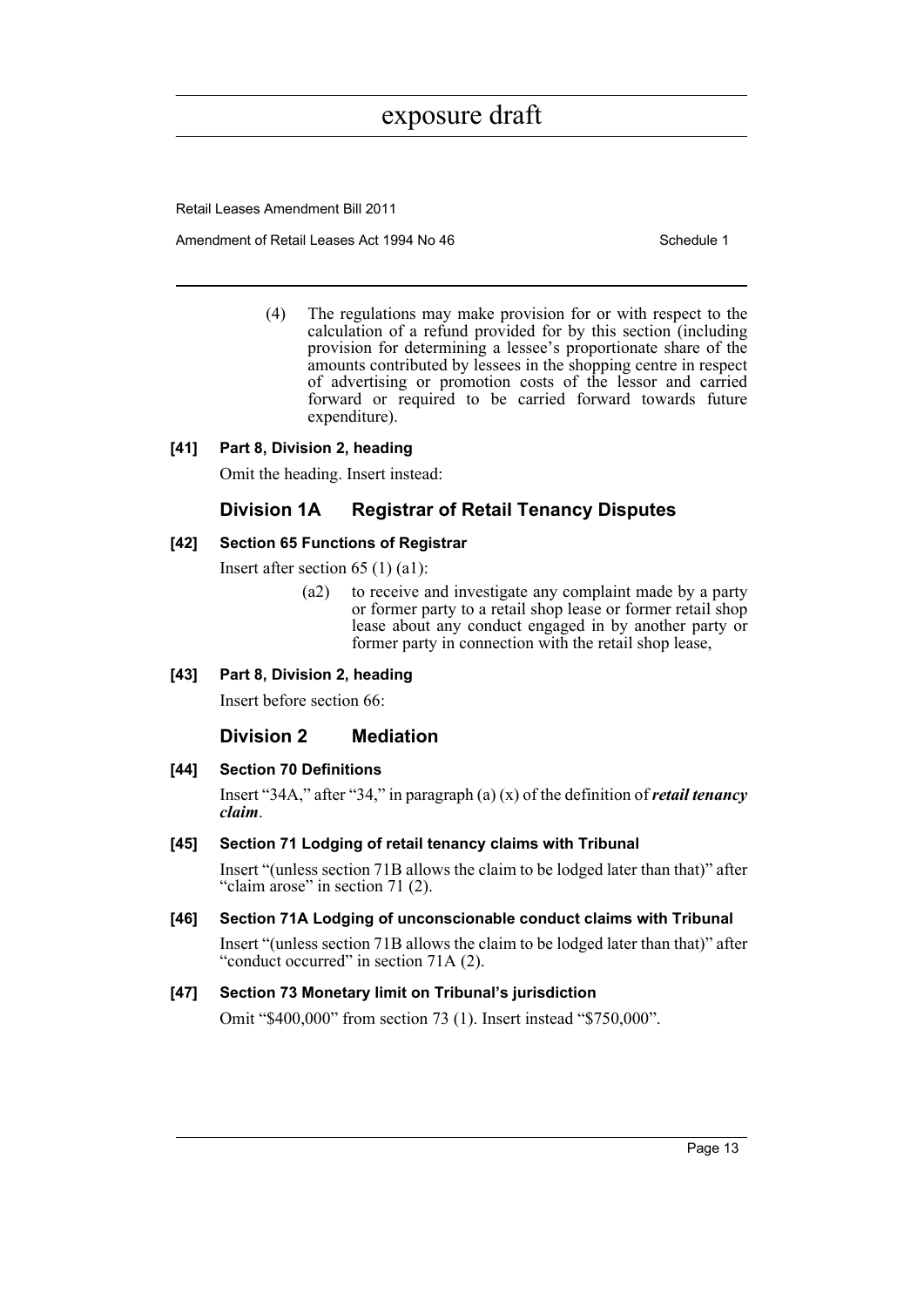Retail Leases Amendment Bill 2011

Schedule 1 Amendment of Retail Leases Act 1994 No 46

#### **[48] Section 78 Interpretation based on industry practice**

Insert "and, for the purpose of establishing what those accepted practices and interpretations are, is to have regard to any publication that is prescribed by the regulations as an industry code of practice for the purposes of this section" after "retail shops".

#### **[49] Section 84AA**

Insert after section 84:

#### **84AA Penalty notices**

- (1) An authorised officer may serve a penalty notice on a person if it appears to the officer that the person has committed an offence against this Act or the regulations, being an offence prescribed by the regulations as a penalty notice offence.
- (2) A penalty notice is a notice to the effect that, if the person served does not wish to have the matter determined by a court, the person can pay, within the time and to the person specified in the notice, the amount of the penalty prescribed by the regulations for the offence if dealt with under this section.
- (3) A penalty notice under this section is declared to be a penalty notice for the purposes of the *Fines Act 1996*.
- (4) A penalty notice may be served personally or by post.
- (5) If the amount of penalty prescribed for an alleged offence is paid under this section, no person is liable to any further proceedings for the alleged offence.
- (6) Payment under this section is not to be regarded as an admission of liability for the purpose of, and does not in any way affect or prejudice, any civil claim, action or proceeding arising out of the same occurrence.
- (7) The regulations may:
	- (a) prescribe an offence for the purposes of this section by specifying the offence or by referring to the provision creating the offence, and
	- (b) prescribe the amount of penalty payable for the offence if dealt with under this section, and
	- (c) prescribe different amounts of penalties for different offences or classes of offences.
- (8) The amount of a penalty prescribed under this section for an offence is not to exceed the maximum amount of penalty that could be imposed for the offence by a court.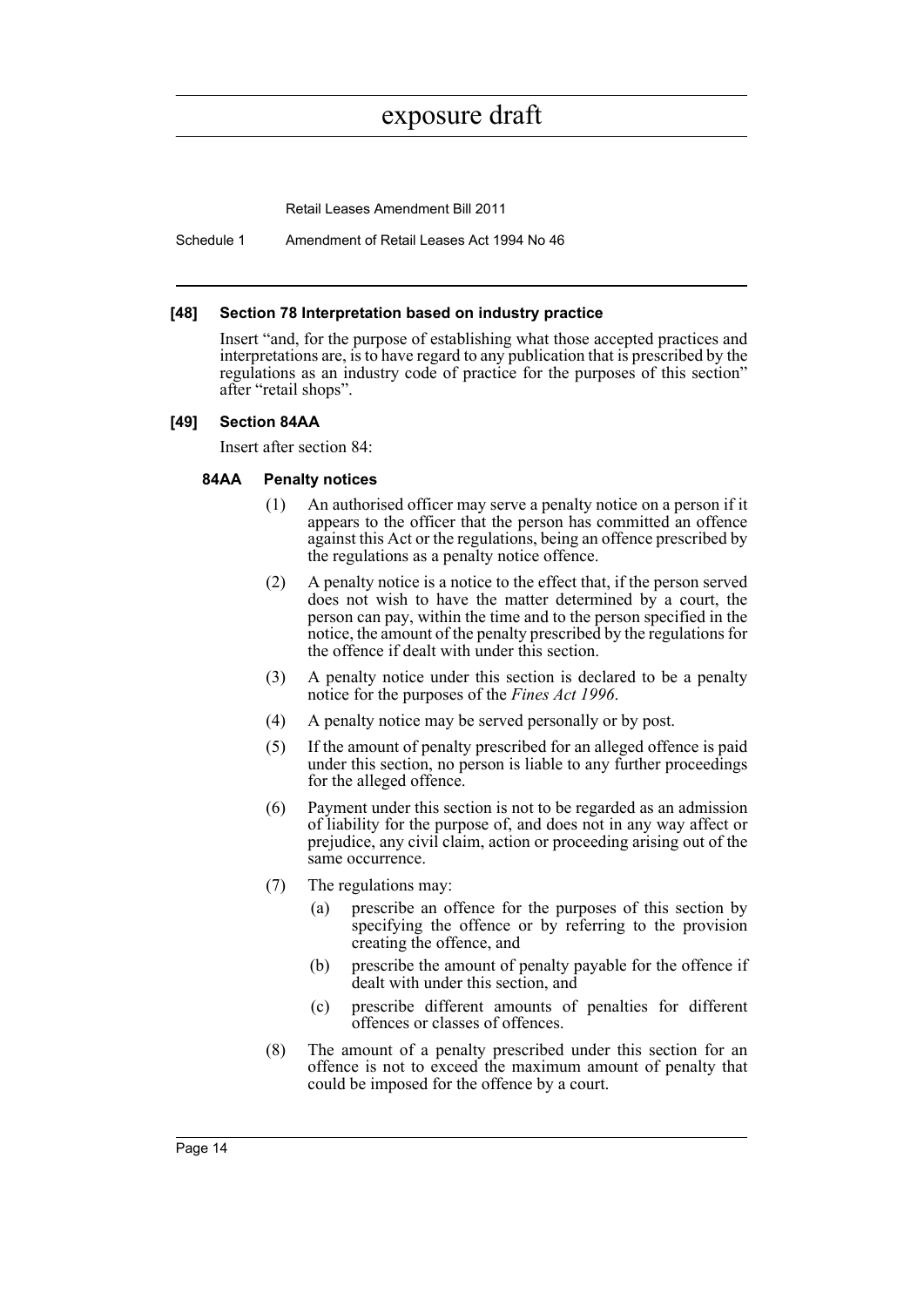Retail Leases Amendment Bill 2011

Amendment of Retail Leases Act 1994 No 46 Schedule 1

- (9) This section does not limit the operation of any other provision of, or made under, this or any other Act relating to proceedings that may be taken in respect of offences.
- (10) In this section, *authorised officer* means:
	- (a) a member of staff of the Department of Services, Technology and Administration authorised in writing by the Director-General as an authorised officer for the purposes of this section, or
	- (b) an officer appointed under section 18 of the *Fair Trading Act 1987* as an investigator for the purposes of that Act.

#### **[50] Section 86 Review of Act**

Omit "date of assent to this Act" from section 86 (2). Insert instead "date of assent to the *Retail Leases Amendment Act 2011*".

#### **[51] Schedule 2A Assignor's disclosure statement**

Omit "This statement is to be provided". Insert instead "This statement is provided".

#### **[52] Schedule 2A, note 2**

Omit "assignor or lessee" from paragraph (d). Insert instead "assignor or lessor".

#### **[53] Schedule 3 Savings and transitional provisions**

Insert at the end of clause 1 (1): *Retail Leases Amendment Act 2011*

**[54] Schedule 3, clause 20**

Omit the clause.

**[55] Schedule 3, Part 7**

Insert after Part 6:

### **Part 7 Retail Leases Amendment Act 2011**

#### **37 Definition**

In this Part: *2011 amending Act* means the *Retail Leases Amendment Act 2011*.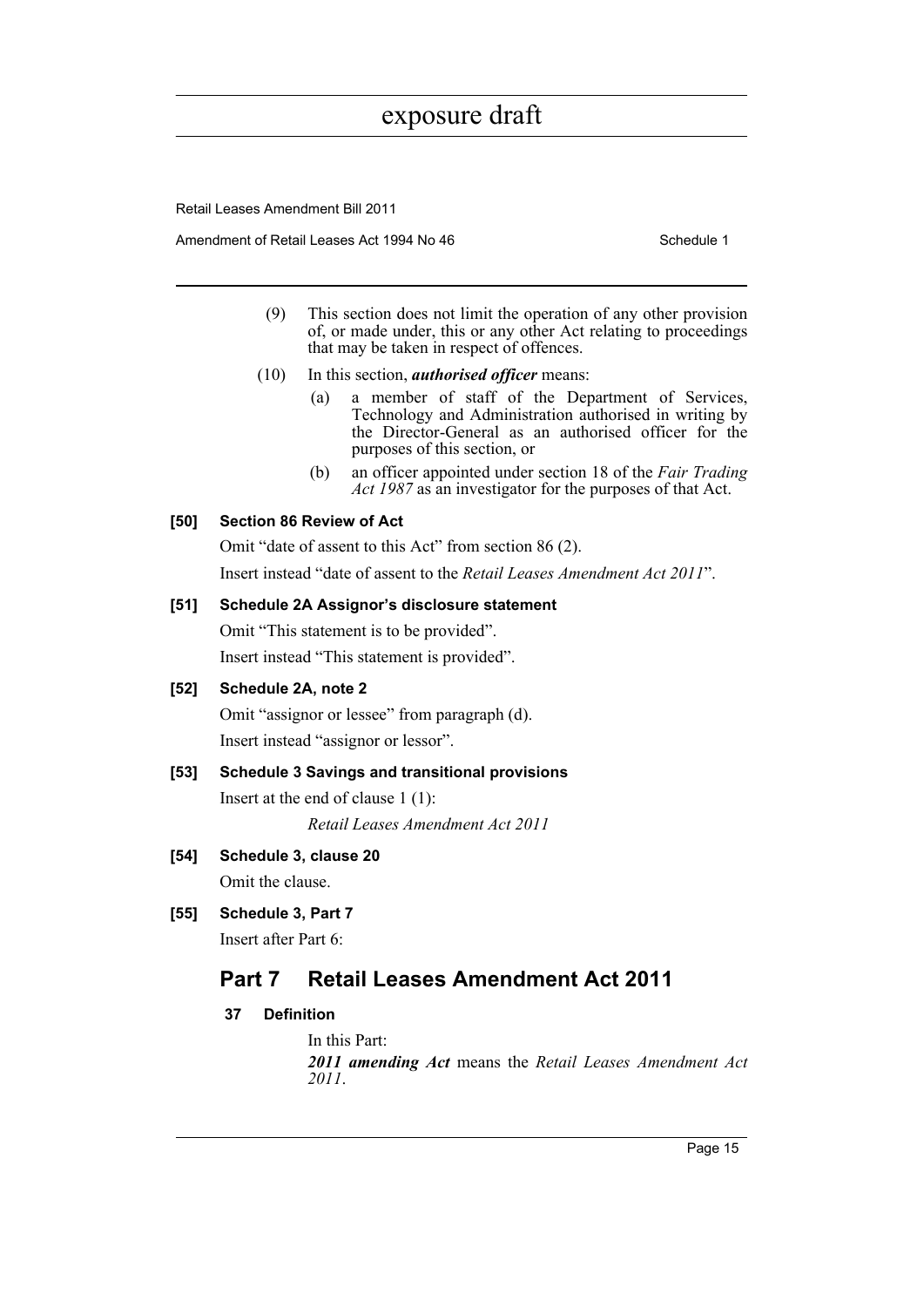Retail Leases Amendment Bill 2011

Schedule 1 Amendment of Retail Leases Act 1994 No 46

#### **38 Undisclosed contributions**

An amendment made to section 12 by the 2011 amending Act does not apply to a retail shop lease entered into before the commencement of the amendment.

#### **39 Costs before fit-out**

An amendment made to section 13 by the 2011 amending Act extends to a retail shop lease entered into before the commencement of the amendment.

#### **40 Lease documentation and registration**

Section 15 applies to a retail shop lease entered into before the substitution of that section by the 2011 amending Act as if the section had not been substituted.

#### **41 Prohibition on recovery of land tax**

Section 26 as substituted by the 2011 amending Act does not apply to a retail shop lease entered into before the commencement of that section as substituted. Section 26 continues to apply to a lease in force immediately before the substitution of that section by the 2011 amending Act as if the 2011 amending Act had not been enacted.

#### **42 Notice to lessee of alterations and refurbishment**

An amendment made to section 33 by the 2011 amending Act does not apply in respect of any alteration or refurbishment that commences within 9 months after the commencement of the amendment.

#### **43 Relocation**

An amendment made to section 34A by the 2011 amending Act does not apply in respect of the relocation of a lessee's business of which written notice was given to the lessee (as referred to in section 34A (b)) before the commencement of the amendment.

#### **44 Refurbishment and refitting**

Section 38 applies to a retail shop lease entered into before the substitution of that section by the 2011 amending Act as if the section had not been substituted.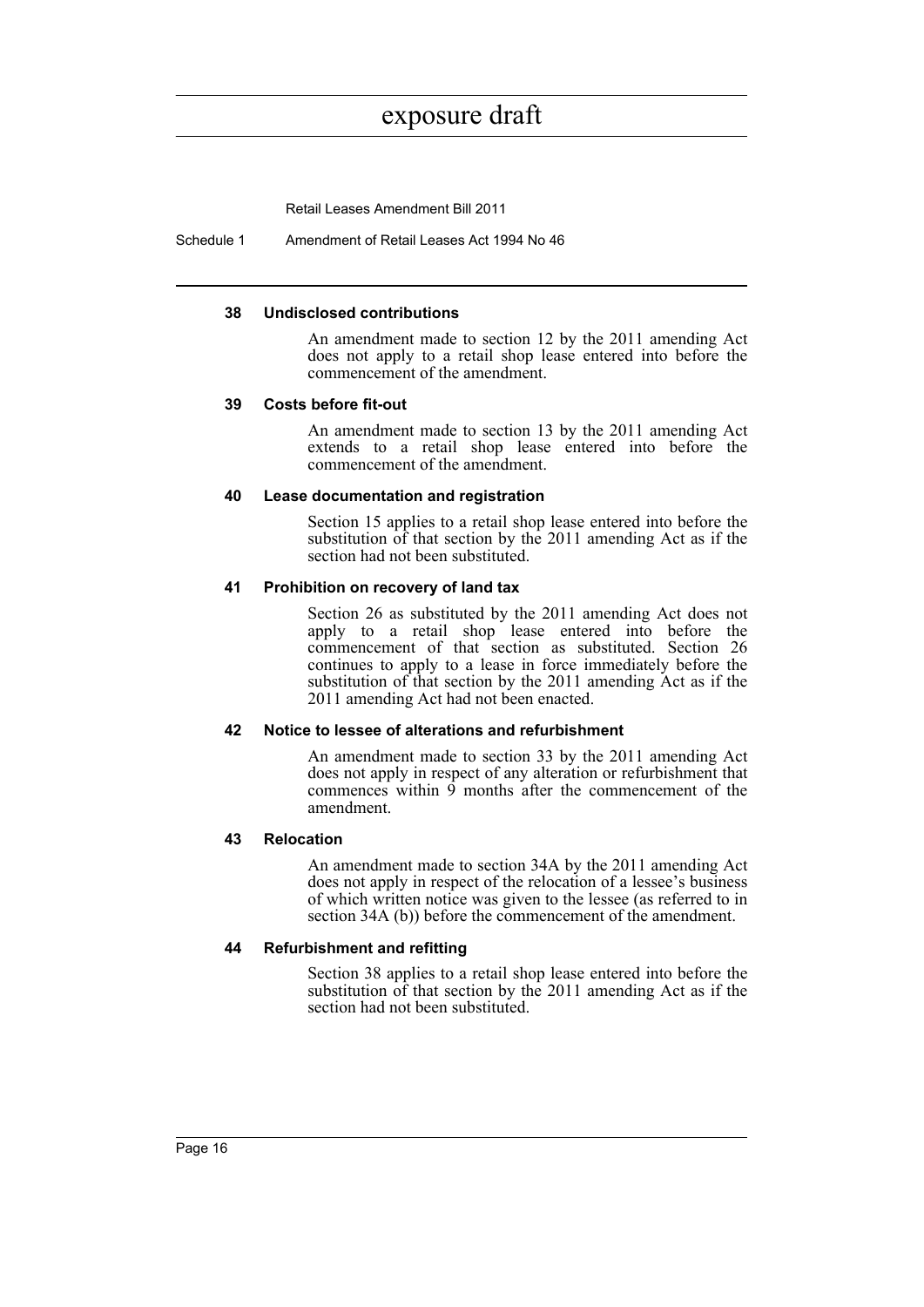Retail Leases Amendment Bill 2011

Amendment of Retail Leases Act 1994 No 46 Schedule 1

#### **45 Unexpended advertising and promotion contributions**

An amendment made to section 56 by the 2011 amending Act extends to a retail shop lease in force immediately before the commencement of the amendment.

#### **46 Monetary limit on Tribunal's jurisdiction**

The amendment made to section 73 by the 2011 amending Act extends to a retail tenancy claim or unconscionable conduct claim that arises before the commencement of the amendment but not to proceedings pending before the Tribunal immediately before that commencement.